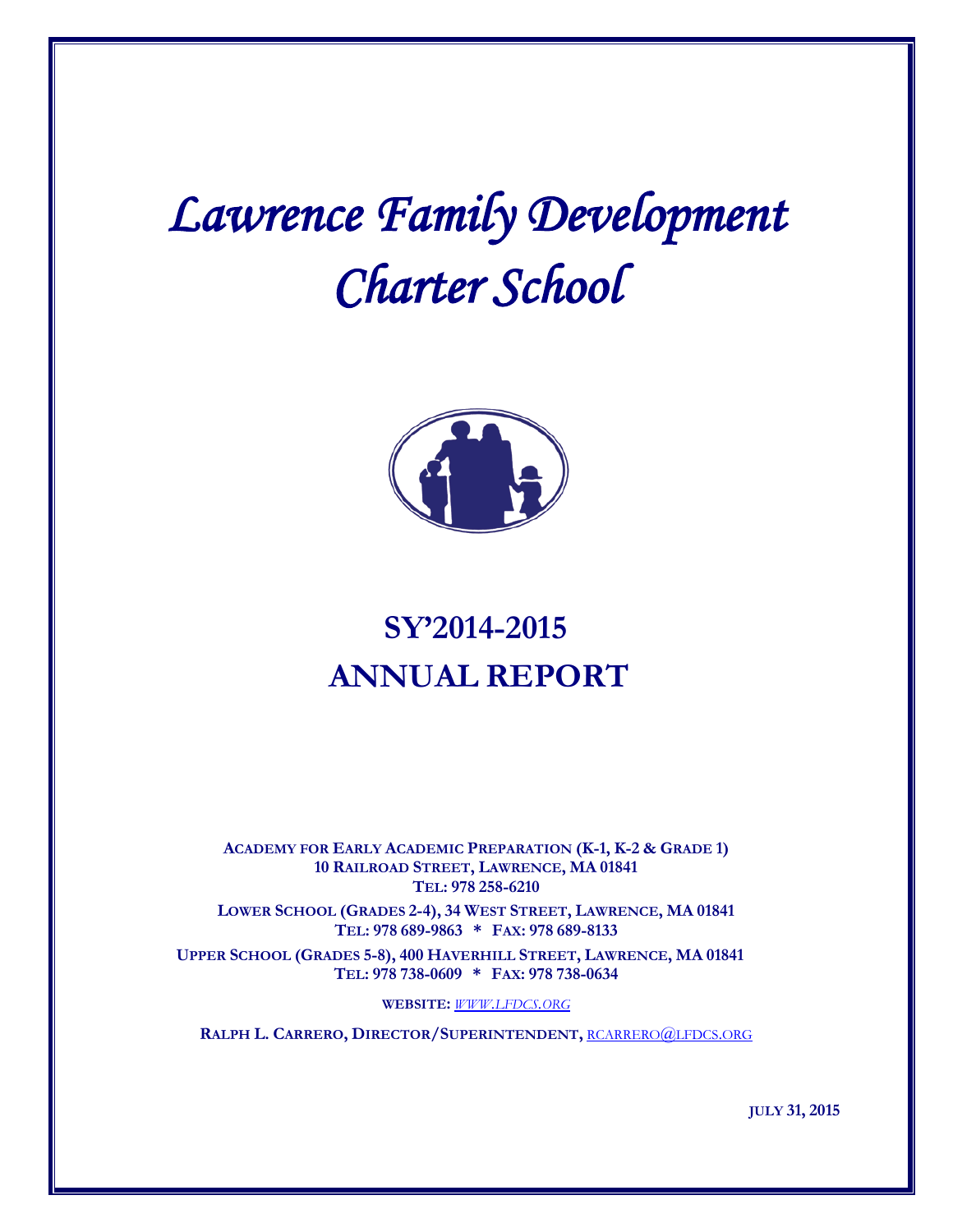## *Lawrence Family Development Charter School*

**Table of Contents**

| LETTER FROM THE CHAIR OF THE BOARD OF TRUSTEES            | $1 - 2$   |
|-----------------------------------------------------------|-----------|
| <b>INTRODUCTION TO THE SCHOOL</b>                         | 3         |
| SCHOOL PERFORMANCE AND PROGRAM IMPLEMENTATION             | $3 - 12$  |
| <b>Faithfulness Charter</b><br>I.                         | $3 - 5$   |
| <b>Mission and Key Design Elements</b><br>$\bullet$       | $3 - 4$   |
| <b>Amendments to the Charter</b>                          | 4         |
| <b>Dissemination</b>                                      | $4 - 5$   |
| <b>Academic Program Success</b><br>П.                     | $5 - 7$   |
| • Student Performance                                     | 5         |
| • Program Delivery                                        | $5 - 7$   |
| <b>III.</b> Organizational Viability                      | 7-12      |
| • Organizational Structure of the School                  | $7 - 8$   |
| <b>Teacher Evaluation</b><br>$\bullet$                    | 8         |
| <b>Budget and Finance</b>                                 | $9-10$    |
| SY'2014 Statement of Revenues, Expenses and Change in Net | 9         |
| <b>Assets (unaudited)</b>                                 |           |
| SY'2015-2016 Approved School Budget                       | 10        |
| Capital Plan for FY'2015                                  | $11 - 12$ |
| <b>ADDITIONAL INFORMATION</b>                             | $12 - 22$ |
| Accountability Plan for SY'2014-2015<br>$\bullet$         | $12 - 17$ |
| <b>Recruitment and Retention Plan</b><br>$\bullet$        | $17-19$   |
| <b>School and Student Data</b>                            | $19 - 22$ |
| <b>Additional Required Information</b><br>$\bullet$       | 22        |
| <b>Key Leadership Changes</b><br>÷,                       | 22        |
| <b>Enrollment</b>                                         | 22        |
| <b>Complaints</b>                                         | 22        |
| <b>Attachments (Optional)</b>                             | 23-27     |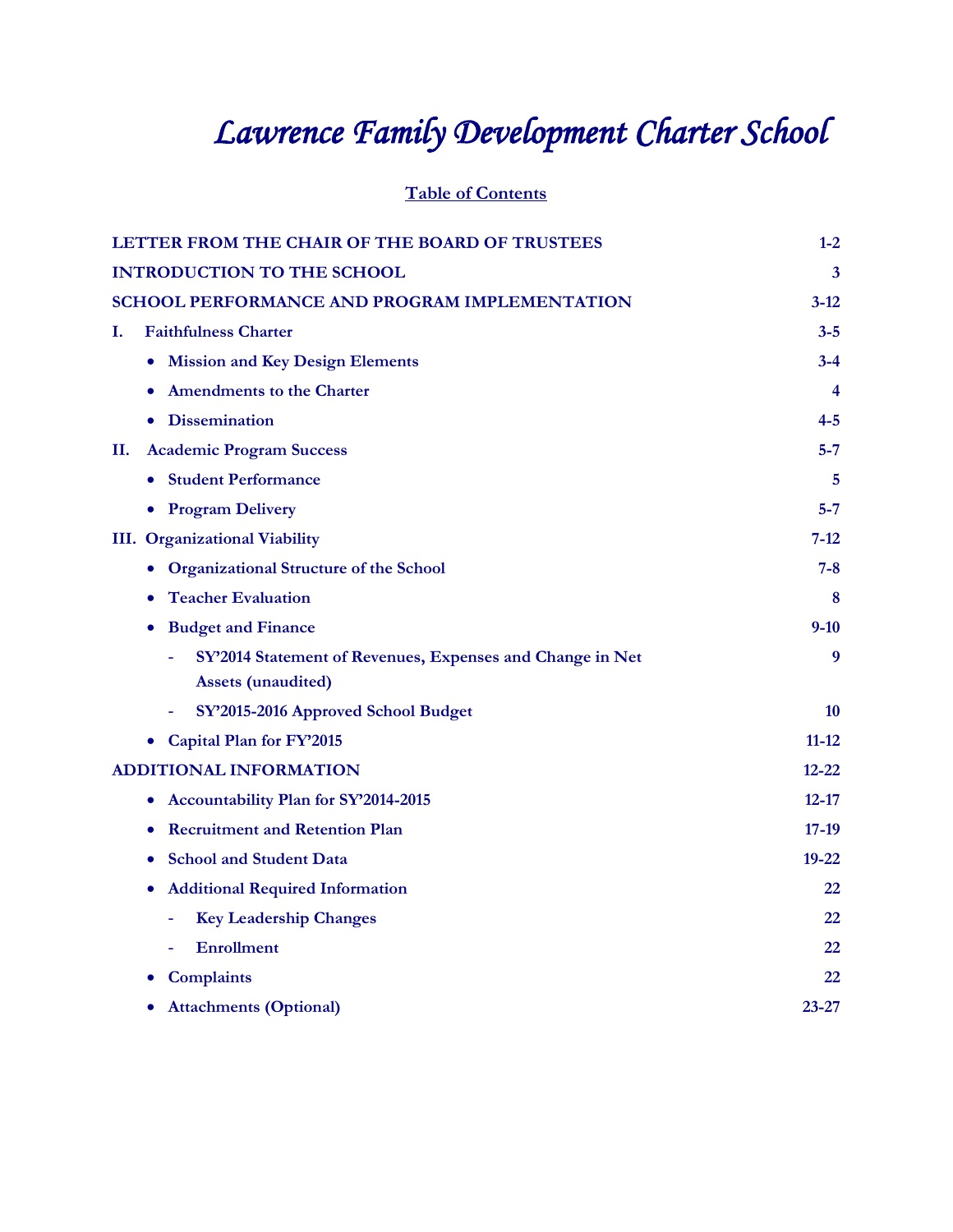#### **A MESSAGE FROM THE CHAIR OF THE BOARD OF TRUSTEES**

SY'2014-2015 was Lawrence Family Development Charter School's (LFDCS) twentieth year operating as a Commonwealth public charter school. This was an outstanding year and one which will stand out among our many successful years.

The highlights of SY'2014-2015 were:

- Obtaining our *5th charter* (to the year 2020) as a Commonwealth public charter school.
- Opening our *first partnership school for Targeted Assistance* via the Lawrence Family Development and Education Fund, Inc. to disseminate the practices of the LFDCS. The partnership began in the fall of 2014 with the Lawrence Public Schools and is the management of an early childhood academy (Kindergarten 1 and 2) known in the Tower Hill neighborhood as the *Lawrence Family Public Academy.*
- Receiving a *gift* from the Fournier Family to the Lawrence Family Development and Education Fund, Inc. of the *22 Railroad/10 May Street* property which is part of a rented building housing the LFDCS Academy. The gift helps with current expenses and provides additional campus space for future rental or expansion.
- Adding new leadership positions to support our efforts with excellence and innovation by establishing the positions of *Assistant Superintendent for Administration, Compliance and Reporting* as well as adding a *Digital Instructor* to support professional development for teaching with technology and an *ELL/RtI Coordinator*.
- Welcoming a *new Principal* (due to retirement) and a *new Academy of Early Academic Preparation Head of School* (due to a staffing need caused by the new partnership with the Lawrence Public Schools).
- Achieving *Level 1 School status on MCAS testing* for the third year in a row. Only 19% of districts and 26% of public schools across the Commonwealth of Massachusetts earned Level 1 status this year. The largest gap between the Commonwealth of Massachusetts and LFDCS was in third grade Math. Across the state 68% of third grade students scored *Proficient or Higher*. At LFDCS, 93% of third grade students scored Proficient or Higher in the Math MCAS test and of that 93%, *58% of LFDCS third graders scored Advanced in Math and twelve third grade students earned perfect scores.*
- Graduating fifty-seven (57) students from the eighth grade and eighty-seven (87) students from the Kindergarten-2 program. Collectively, this year's eighth grade graduates earned *over \$2,400,000 in scholarships and financial aid to four-year tuition-based high schools.*
- Selected to participate in the Massachusetts Charter School Association's *Special Education Model Demonstration Schools* to showcase statewide the practices used at LFDCS to support all learners.
- Securing through successful *fundraising \$118,500 for the technology and construction* needs of a *STEM Center* (Science, Technology, Engineering and Math) at 34 West Street which will open in the fall of 2015.
- Sharing best practices with visits from key leadership mentors at SchoolWorks (who are contracted coaches in New York City) and ten leadership team members of the Denver, Colorado school district. *Denver, Colorado Public Schools* "intend to use LFDCS best practices in their newest Innovation Schools."

This year we *submitted our re-chartering document, earned our 5<sup>th</sup> charter and provided The* Conditions for School Effectiveness (CSEs) per regulations of the Massachusetts Board of Elementary and Secondary Education in 2010. The conditions are our "scorecard" as we assess, plan and build upon our strong performance as one out of fourteen of the first Massachusetts public charter schools. As the Strategic Planning process is executed, the Charter School maintains a keen focus on its strength with community and parent engagement, RtI instructional techniques, student progress-monitoring and success with English language learners. The Conditions for School Effectiveness mandate the strategic use of resources and adequate budget authority, so this year we critically assessed opportunities and challenges as these relate to available financial resources and systems. With that planning we anticipate a positive impact on the charter school with a new LFDEF Comptroller (due to a retirement) and a new LFDEF Program Manager.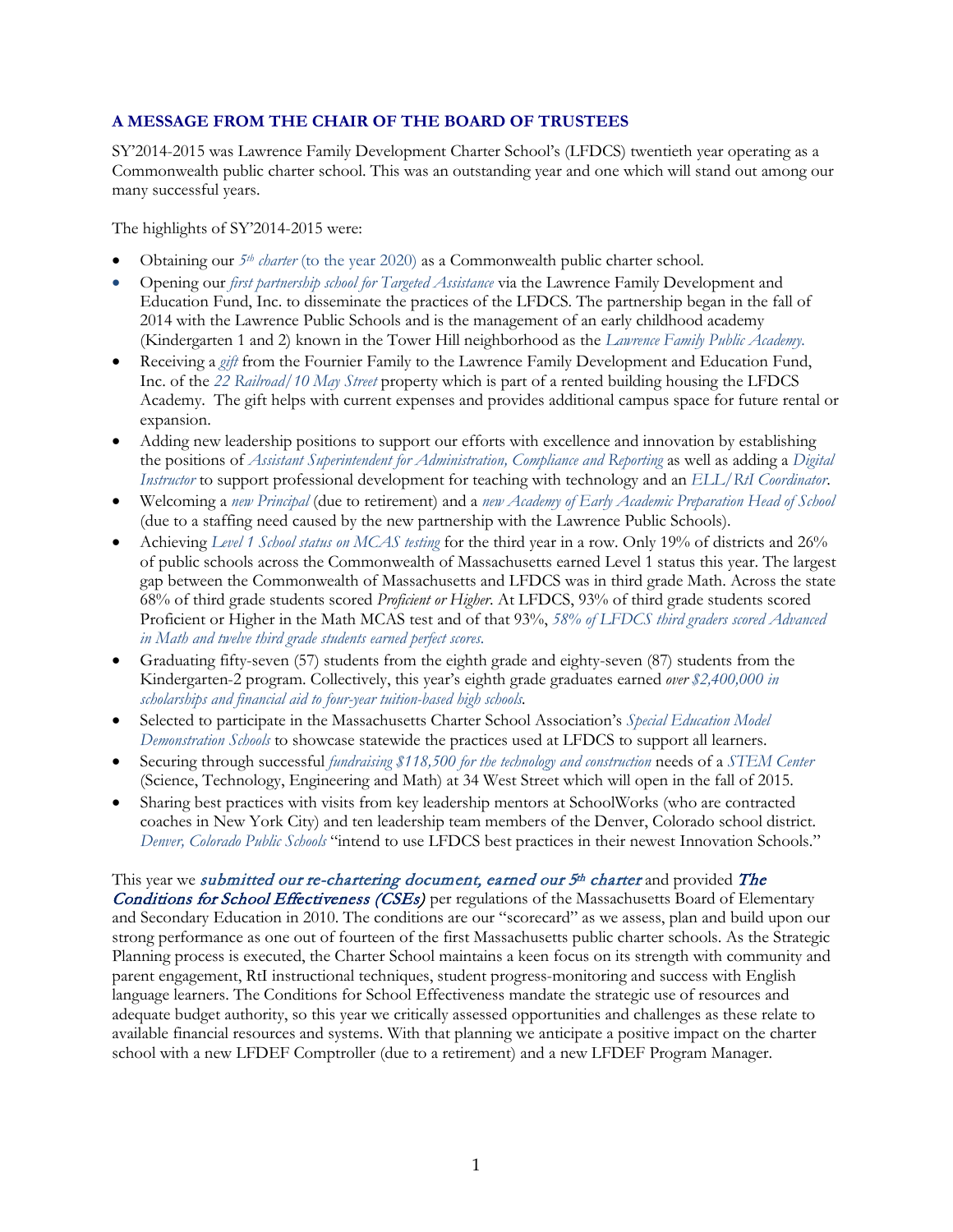Lawrence Family Development Charter School (LFDCS), now in its twentieth year, has been afforded many opportunities including funding resources. We continue to pursue and receive entitlement and foundation grants. LFDEF, Inc. hosted in May 2015 our most profitable spring scholarship event, netting, after expenses, over \$47,000.

As we close SY'2014-2015, it is with great pride that I serve as Chair of the Lawrence Family Development Charter School's Board of Trustees. I have been associated with this organization for many years and am proud of our accomplishments, which seem to multiply yearly. These twenty years as a Commonwealth public charter school have provided us the opportunity to show that all children can succeed, no matter the zip code in which they live. I am confident that our past and present efforts will help us not only sustain but also grow our successes.

Sincerely,

Raquel Bauman, EdD Chair, LFDCS Board of Trustees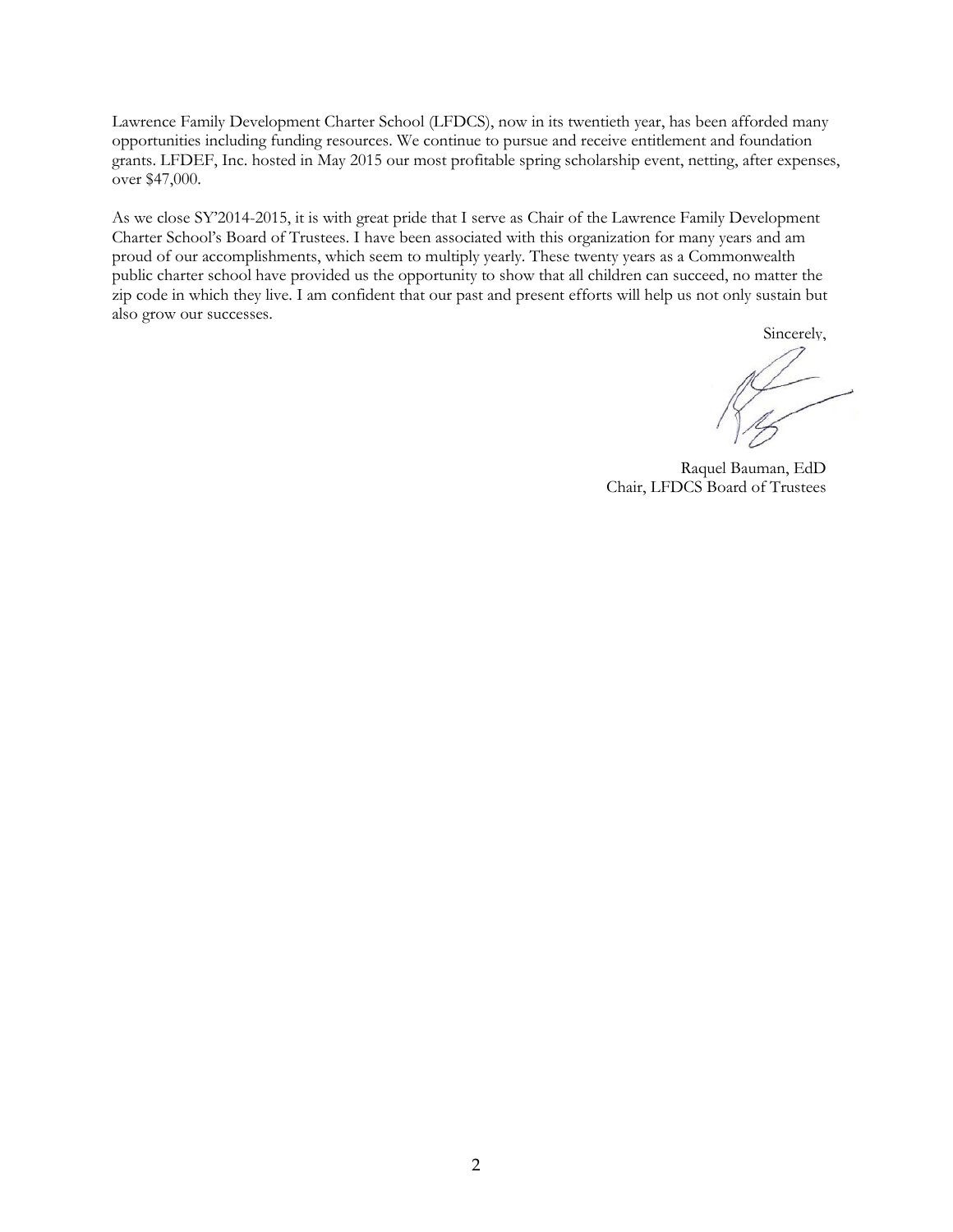#### **INTRODUCTION TO THE SCHOOL**

| <b>Type of Charter</b>                     | Commonwealth                                                                     | Location                            | Lawrence, MA              |
|--------------------------------------------|----------------------------------------------------------------------------------|-------------------------------------|---------------------------|
| <b>Regional or Non-Regional?</b>           | Non-Regional                                                                     | <b>Districts in Region</b>          |                           |
| <b>Year Opened</b>                         | 1995                                                                             | Year(s) Renewed                     | 2000, 2005, 2010,<br>2015 |
| <b>Maximum Enrollment</b>                  | 800                                                                              | <b>Current</b><br><b>Enrollment</b> | 673                       |
| <b>Chartered Grade Span</b>                | K-1-Grade 8                                                                      | <b>Current Grade</b><br>Span        | $K-8$                     |
| # of Instructional Days per<br>school year | 180                                                                              | <b>Students on</b><br>Waitlist      | 1,372                     |
| <b>School Hours:</b>                       | $K-1$<br>7:45am-2:55pm<br>K-2-Gr. 4 7:45am-3:05pm<br>7:45am-3:15pm<br>Grs. $5-8$ | Age of School                       | 20 years                  |

#### **Mission Statement**

**Strong families, working in partnership with the school as advocates for academic achievement, will create an environment where every child has the opportunity to acquire the foundation skills and habits of mind that foster life-long learning, citizenship participation and personal fulfillment.**

#### **SCHOOL PERFORMANCE AND PROGRAM IMPLEMENTATION**

#### I. Faithfulness to Charter

#### **Mission and Key Design Elements**

LFDCS, in its 20 years of existence, has maintained the philosophy of its founders based on its Mission (see above) and the Key Design Elements through which it operates its charter and sets its accountability goals. The governance structure exemplifies the mission of the school by ensuring that the board make-up consistently has parents involved at every level of the school including its governance structure.

Key design elements are:

- **1. Parent Engagement -** Parents are engaged as "advocates for their children" as an essential element of our history.
- **2. Dual Language -** LFDCS designs its school with a dual-language mission to respond to the wishes of the founding parents that their language and culture would be taught.
- **3. Effective Teaching is Key -** LFDCS hires certified teachers in required fields who also hold high expectations for all students. LFDCS supports effective teaching through grade-level planning and school-wide lesson plan templates using standards-based instruction. Instructional delivery is organized in grade-level units, and lesson plans are tiered to meet the needs of all students.
- **4. Partnerships -** LFDCS recognizes that community partners bring additional learning, enrichment and opportunities to our students, and we have been consistent in inviting partners who support growth and achievement.
- **5. Governance and Leadership Structure –** Governance supports the vision and mission of LFDCS. A thirteen-member board, comprised of six members of LFDEF, Inc., the Management Organization, six parent members and the parent chair of the School Site Council (ex officio), is regularly informed through monthly board meetings on all aspects of curriculum, programs, student academic growth and any need for new policies.

The key evidence of how LFDCS implemented these design elements was demonstrated in SY'2014-2015 by: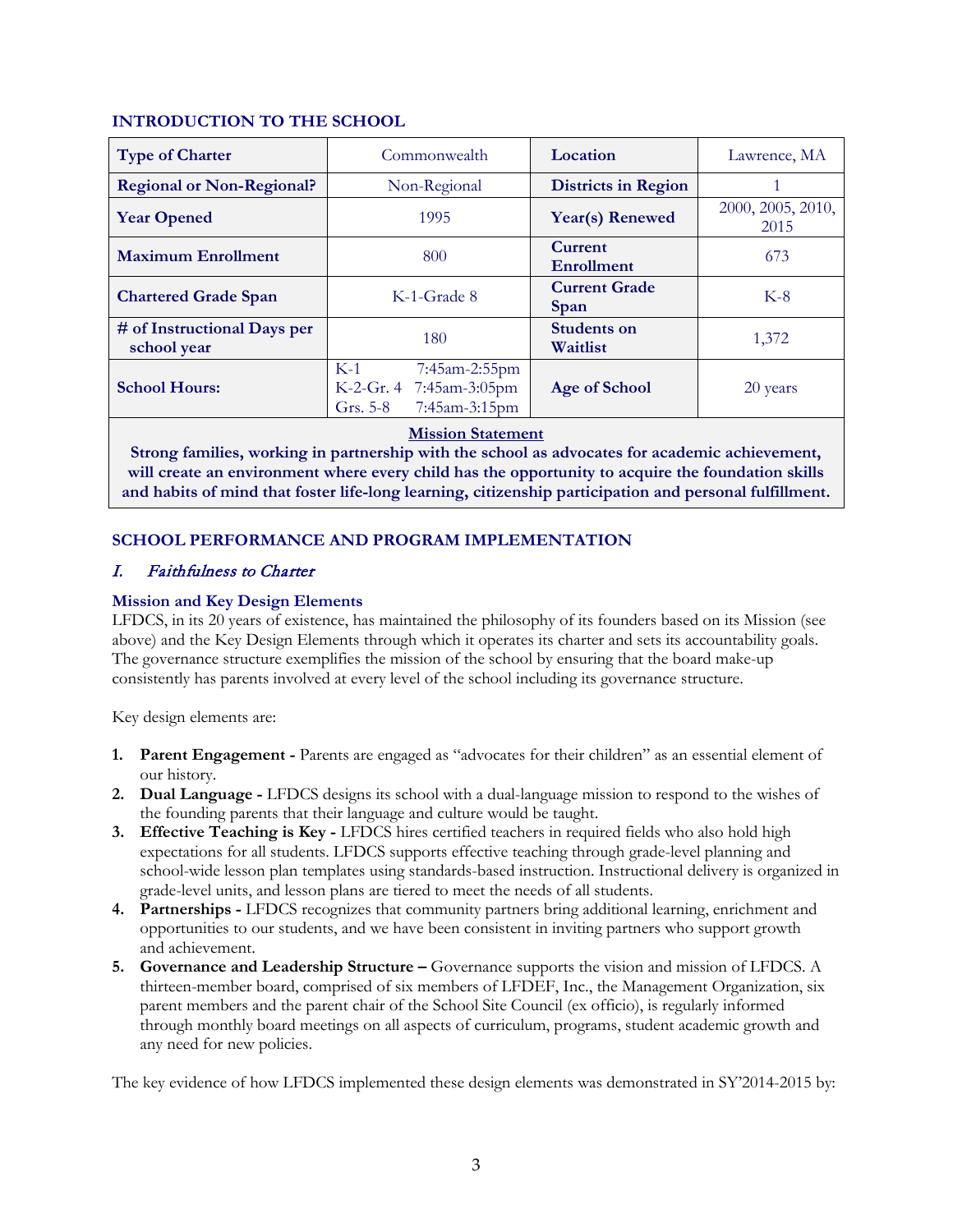- **Parent satisfaction**, cultivated and evaluated through use of annual parent surveys and parent participation at School Site Council and Special Education PAC meetings (evenings) and morning coffees which provide important ways in which parents can be involved with the school.
- **Parents worked in partnership for academic achievement** this past year in new Title Three workshops, an Engineering Celebration, Family Write Nights and the High School and Science Fairs, while 100% of parents participated in report card conferences.
- **Parents obtained citizenship attainment and personal fulfillment** and took advantage at no cost to themselves (due to Title One support for fees) ESL and citizenship classes at the Maria del Pilar Quintana Family Center (over 450 adult learners, including parents, improved literacy skills over the past year).
- **Created an ELL/RtI (Response to Intervention) Coordinator position** responsible for organization and facilitation of these programs. The Coordinator assists teachers in recommending students for Summer and Saturday Academies which provides, beyond the school day, specialized instruction for students in grades 1-7.
- **Professional development** for staff this past year assured the foundational skills for students which included Sheltered English Immersion (SEI) endorsement workshops for teachers and administrators. During this past school year, the LFDCS' Superintendent, Assistant Superintendent and Principal all completed the SEI endorsement program. We also focused on fine-tuning the evaluation process, effective planning with a new Lesson Plan Template and an increase in informal learning walks with a new tool for providing teachers with feedback. Another focus, which will continue into SY'2015-16, is Blended Learning. A new Digital Instructor works with teachers in their classrooms, through monthly *Tech Talk* professional learning sessions and a committee made up of teachers create and model exemplar lessons.
- **Partnerships** infused the STEM curriculum with Northern Essex Community College, Mechanical and Civil Engineering Societies from UMass Lowell, Quarrybrook Outdoor Science Center and the Museum of Science; all offered applied learning and interdisciplinary practices while meeting curriculum standards.

#### **AMENDMENTS TO THE CHARTER**

The below amendment was submitted to ESE for approval during SY'2013-2014:

| Date    | <b>Amendment Requested</b>                                                         | Approved<br>by ESE? |
|---------|------------------------------------------------------------------------------------|---------------------|
| 6/30/14 | The Board of Trustees shall consist of not less than six (6) and not more than     | Pending             |
|         | thirteen (13) members. Six trustees shall be nominated by the Board of Directors   | approval            |
|         | of LFDEF, Inc., the founding organization. The number of parent representatives    |                     |
|         | shall also be fixed with no less than six (6), elected by the School Site Council  |                     |
|         | which is composed of parents of students enrolled at the school, alumni students   |                     |
|         | of the school, alumni parents of students of the school and/or community           |                     |
|         | stakeholders with knowledge of the school and an additional parent member, ex-     |                     |
|         | officio, which serves as the parent co-chair of the School Site Council making the |                     |
|         | total composition of thirteen individuals.                                         |                     |

This amendment is pending ESE approval due to the fact that during SY'2014-2015, ESE requested and was provided language clarification on the details of the above amendment request. ESE was also in the process of refining and updating the Board of Trustees Bylaws Checklist. After the Board of Trustees Bylaws Checklist was updated, changes were made to reflect our current bylaws and submitted to ESE for approval.

#### **DISSEMINATION EFFORTS**

During the five years of the 2010-2015 charter, LFDCS provided varied models for replication of its best practices. Of special note is that in SY'2014-2015, LFDCS' best practices were disseminated through a Targeted Partnership agreement with the Lawrence Public Schools which began in the fall of 2014 with a three-year contract for an early childhood academy. The forums and activities through which our school has disseminated its practices and updates to these activities are listed below for SY'2014-2015 (only):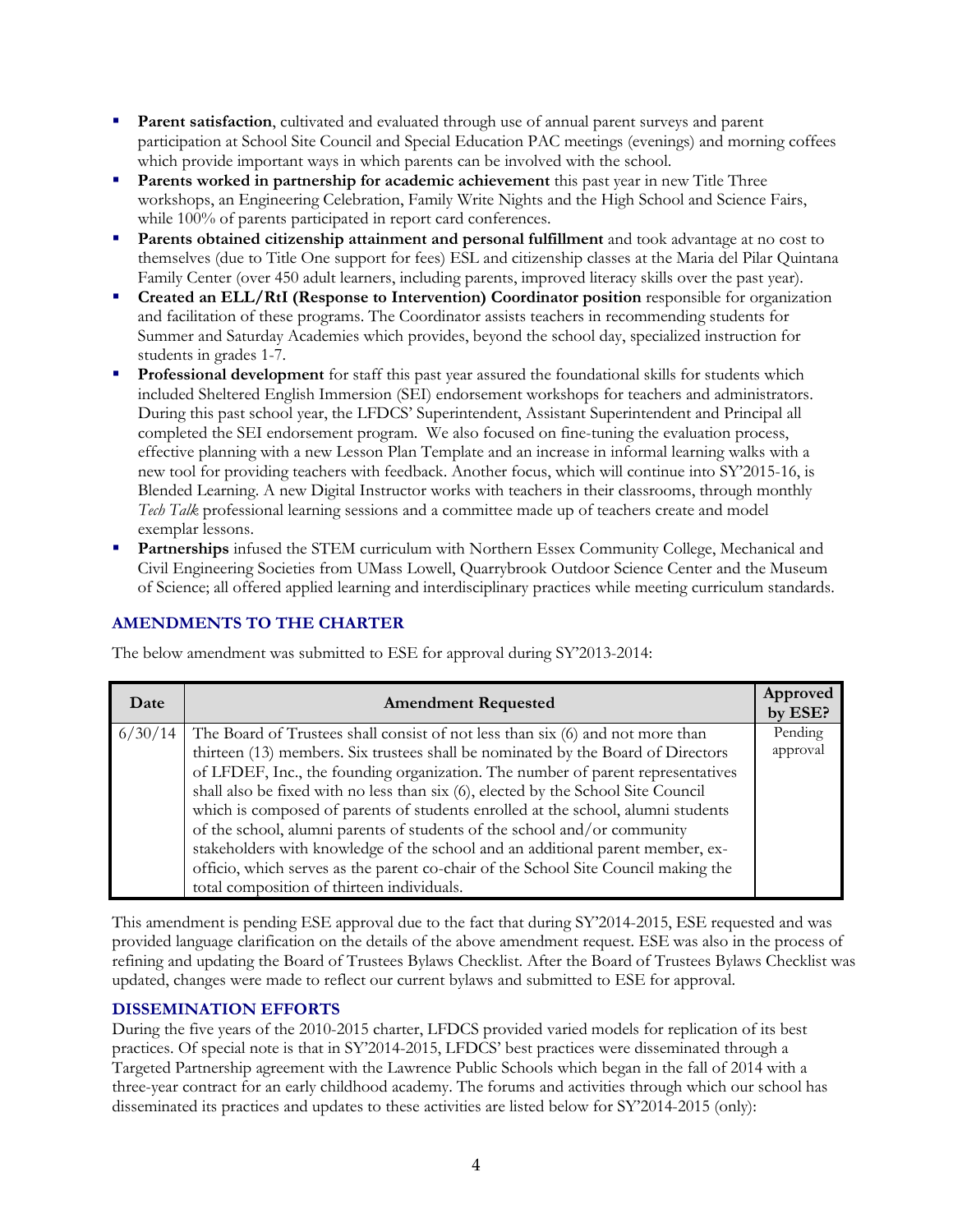| 2014-2015 | Partnership with Merrimack College – two graduate students one-year internships.         |
|-----------|------------------------------------------------------------------------------------------|
| 2014-2015 | MPCSA Special Education Model Dissemination School – participated in varied activities   |
|           | and collected demonstration video clips on LFDCS practices in action.                    |
| 2014-2015 | Partnership with the Lawrence Public Schools, an early childhood targeted-assistance     |
|           | model. The Lawrence Family Public Academy has two LFDCS lead teachers onsite for         |
|           | curriculum sharing and mentoring. The project also includes sharing of the LFDCS         |
|           | curriculum drive.                                                                        |
| 2014-2015 | Visits by the Denver, Colorado leadership team and SchoolWorks personnel as a validation |
|           | of LFDCS' best practices and to share materials and techniques.                          |
| 2014-2015 | Establishment of new processes with Teaching with Technology by hiring a Digital         |
|           | Instructor and by forming a teacher-led Technology Team (Learning Management System)     |
|           | subscription purchased for FY'16 to move this project to phase 2).                       |
|           |                                                                                          |

#### **STUDENT PERFORMANCE AND PROGRAM DELIVERY**

**1. Student Performance: MCAS data for Spring 2014 Assessments Lawrence Family Development Charter School's Report Card link is: [http://profiles.doe.mass.edu/reportcard/rc.aspx?linkid=37&orgcode=04540205&fycode=2014](http://profiles.doe.mass.edu/reportcard/rc.aspx?linkid=37&orgcode=04540205&fycode=2014&orgtypecode=6&) [&orgtypecode=6&](http://profiles.doe.mass.edu/reportcard/rc.aspx?linkid=37&orgcode=04540205&fycode=2014&orgtypecode=6&)**

#### **2. Student Performance SY'2014-2015**

Student performance on formative and summative assessment provides the school the opportunity to maintain strong performance on MCAS. Data and charts are found in the Attachments (Optional) section of this document. LFDCS' academic program meets all criteria for success as we have attained the following:

- Annual Yearly Performance (AYP) every year of charter in Math, and for ELA every year but SY'2009-2010;
- Attained Level One status in 2012 for closing the achievement gap and was recognized as a Commendation School for making "high progress in narrowing proficiency gaps;"
- Attained Level One status in 2013 and 2014 for narrowing the gap for proficiency goals;
- Created a system (RtI program) to progress-monitor student performance through assessment and benchmarking three times annually, placing attention on measuring academic growth. Every teacher has acquired the knowledge and ability to analyze group and individual performance and identify effective strategies for all Tier II-IV students. As illustrated in the chart on page 27, the RtI program resulted in consistent growth over the last 5 years through internal assessments of GRADE and GMADE, increasing Tier I students. A new ELL/RtI Coordinator oversees the RtI system.

#### **3. Program Delivery**

Teacher attention to student improvement has raised outcomes in internal and external assessments with achievement on MCAS resulting in Level One status in SY'2013-2014 and SY'2014-2015. In ELA students at LFDCS outperformed the state average in 5 of 6 grade levels with a school-wide 76% in ELA and 68% in Math at Proficient/Advanced and only 4% (or 13 students) at Warning (page 26). LFDCS' academic achievement in SY'2014-15 continues to reflect positive trends. LFDCS uses data to identify its academic priorities and refine its embedded instructional practices. In SY'2014-15 results from DIBELS, GRADE (Group Reading Assessment Diagnostic Evaluation) and GMADE (Group Math Assessment Diagnostic Evaluation) (pages 24-25) allowed teachers and administrators to manage data, look at trends and determine resource needs. A key component of decision-making for resources happens in the RtI process. This guides instructional practices and teacher planning through the use of shared files. LFDCS prioritizes: rigorous academic program, standards-based curriculum, school-wide lesson plan templates; a professional climate of training and leadership opportunities for teachers and building capacity within our teaching staff. LFDCS' priorities have allowed LFDCS to maintain a Level 1 status for three consecutive years. LFDCS expanded its RtI model to track all instructional interventions and create a clear pathway for special education referrals as needed for Tier IV level students identified with learning disabilities. Saturday Academy provided twelve weeks of small group instruction in ELA, Math and Science for all Tier III students in grades 3-8. As a result of Saturday Academy 81% (39 of 48)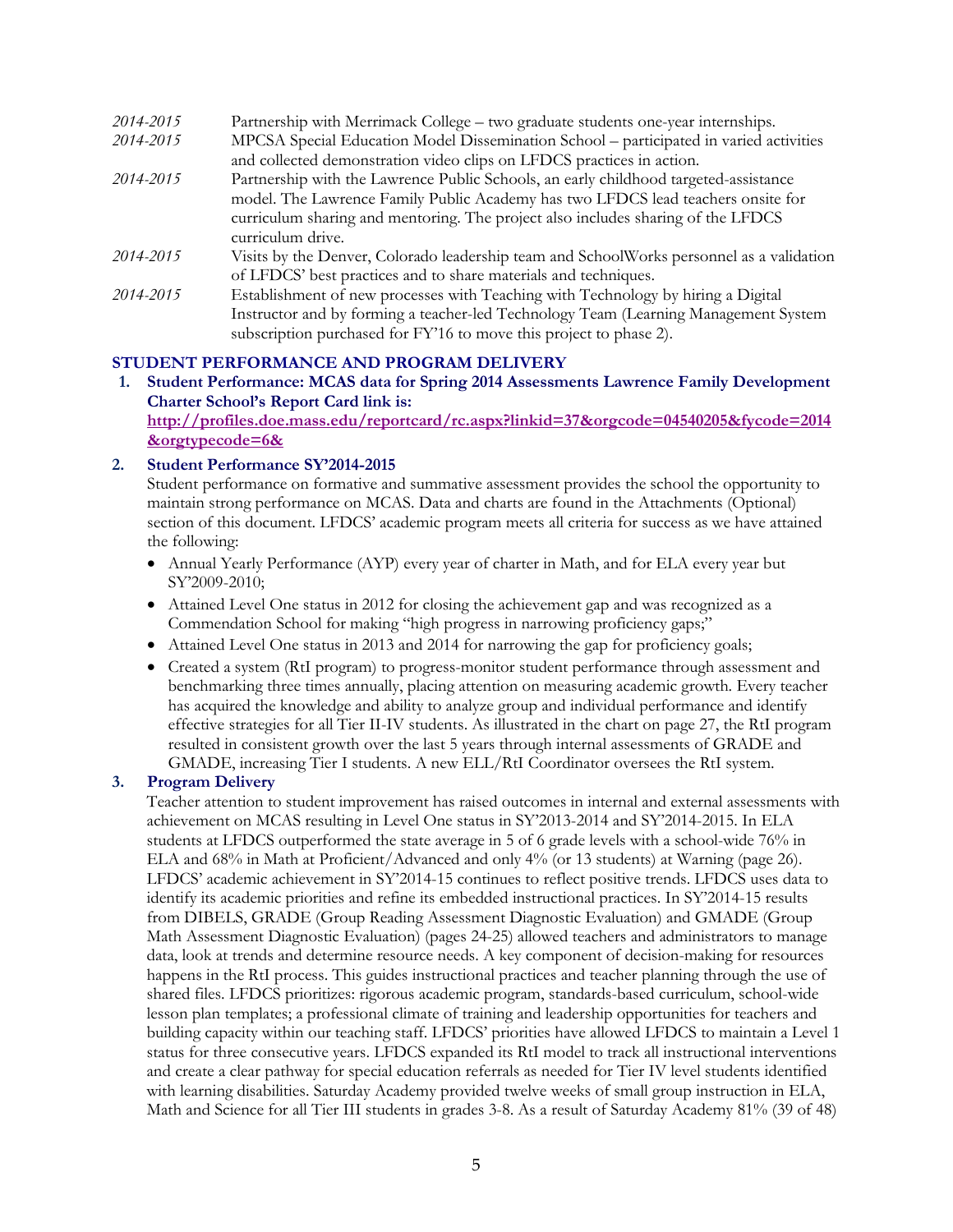students made growth of at least one level on the L-FAST. Additionally, LFDCS expanded the goals and number of students served in Summer Academy, providing academic support for Tier III students while providing an enrichment component integrating ELA, Math and Science. Expanded summer enrichment also supported family child care needs by adding a full-day program to provide enrichment and prevent learning loss over the summer months. All Academy (K-1 and K-2) ESL students attend a full-day summer program at no cost to their parents. LFDCS provides financial support to teachers for advanced degrees and uses internal ESE-approved practicums for add-ons of the English as a Second Language (ESL) license which increases LDFCS' capacity to analyze needs and respond to a large English Language Learners (ELLs) population. Based on data trends and students' needs, LFDCS provides significant, embedded internal professional development. Additionally, we have accepted seven teaching fellows from Merrimack College and hired eight teachers from Teach for America. Our attention to meeting the needs of diverse populations is documented by having nine licensed ESL teachers and enrolling more teachers and administrators in RETELL this past year to earn Sheltered English Immersion (SEI) endorsement, including the Superintendent, Assistant Superintendent and Principal.

#### **Curriculum**

LFDCS' curriculum is aligned to the Massachusetts Common Core. Curriculum is aligned vertically between grades and horizontally across classrooms at the same grade level. The curriculum supports opportunities for all students to master the skills and concepts. Procedures and processes have been developed and implemented at LFDCS to meet the above-stated expectation:

- A two-grade looping plan assures that teachers are knowledgeable about curriculum standards over at least two grades and are able to "plan forward and reflect back" by connecting curriculum standards. A standardized Walkthrough Template provides teachers with feedback on the Lesson Plan Template.
- A standard Lesson Plan Template provides consistency of instruction and accountability of standards.
- Lesson plans are created by grade-level teams ensure alignment across classrooms at each grade.
- Lesson plans are available online for specialists/interventionists to modify and augment lessons.
- Standards-based report cards with every content area are broken down to standards by grade and semester.
- Teacher-led vertical teams in all core content ensure vertical alignment of curriculum K-8 and assisted in re-designing the standards-based report card with the Common Core and WIDA standards.

#### **Instruction**

LFDCS staff has a commitment to high-quality instruction for all students. This common understanding fosters student engagement and achievement. Consistent structure in planning and expectations are essential for high achievement for all students and are critical in addressing the challenges of poverty. Quality and consistency of instruction is evidenced by a standard Lesson Plan Template which requires explicit planning of all lesson components. In SY'2015-2016 Lesson Plans will include SEI strategies and Language Objectives. In-depth professional development focuses on curriculum and instruction. LFDCS has invested in technology to improve instruction, placing interactive boards in every classroom to integrate technology and Blended Learning strategies to support technology in instruction.

#### **Assessment and Program Evaluation**

The school uses a balanced system of formative and summative benchmark assessment, reinforced through our philosophy of either a support service or program delivery model for student interventions. In addition to evaluating curriculum, the school offers an array of supplementary programs which support the diverse needs of students: Saturday Academy (Title One funded), Summer Academy (partially Title One, Title Three and private foundation funded), After School "Science as a Verb" (funded through Title One and workforce development grants), "Opening Doors" Workshops and Support Services (funded primarily by foundation grants) and "Right from the Start" (funded largely by Title One grants). LFDCS assesses all curriculum and programs in an annual survey completed by our most valued stakeholders—our parents. The results are documented under the Organizational Viability section of this report.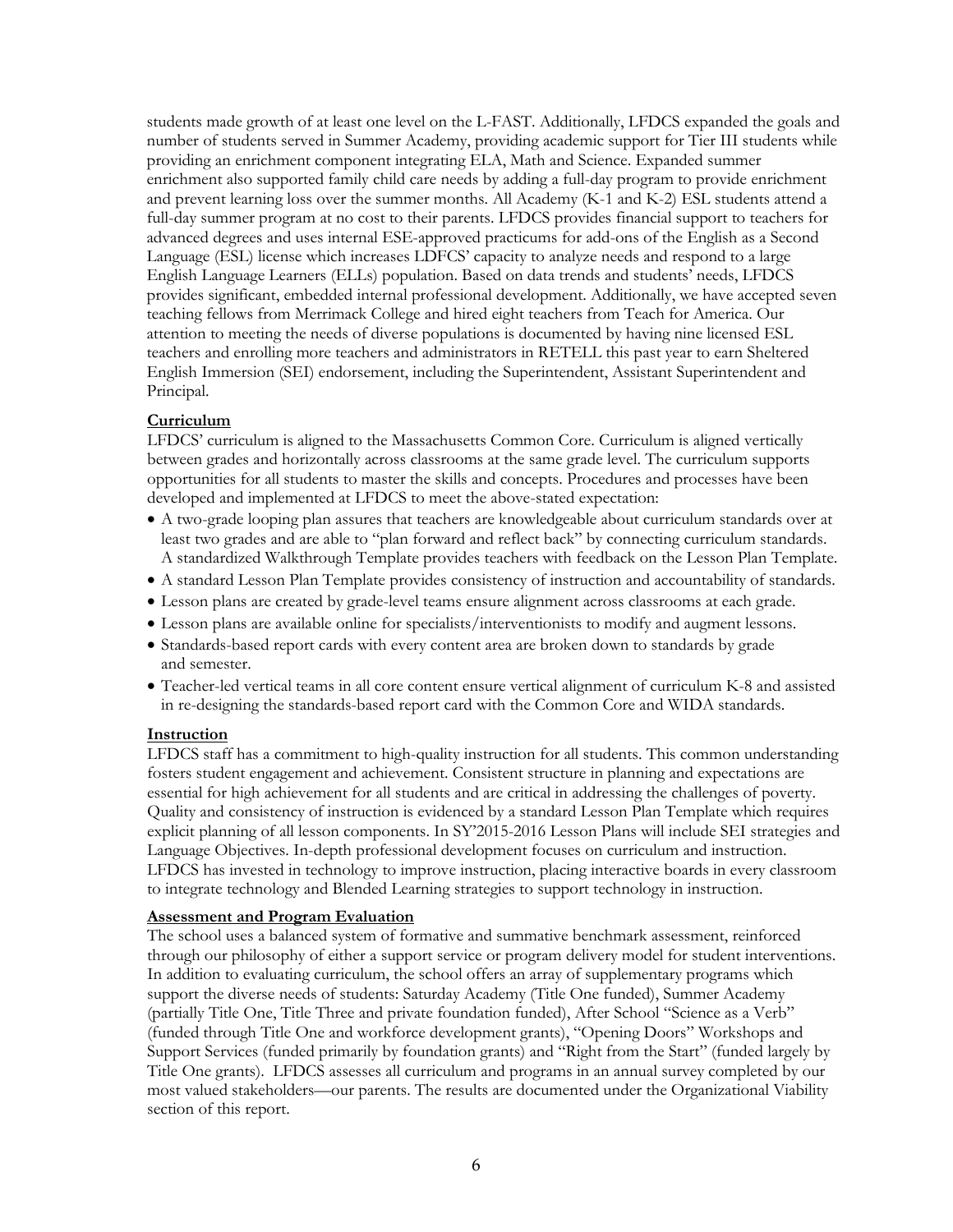Special attention in the academic program is given to:

#### **Support for Diverse Learners**

During SY'2014-2015, LFDCS provided services for all students including ELLs and Special Education students. LFDCS provides a tiered level of instruction that includes needs-based groups with specialized instruction and strategies identified through RtI monthly meetings of all instructional and student services staff. The school's schedule is also designed to provide weekly common planning time for grade-level teams to plan lessons on how they will differentiate to meet students' needs.

#### **English Language Learners (ELLs)**

LFDCS enrolls a student body that is 98.7% Hispanic, 84.5% of whom were identified that English was not their first language. LFDCS recruits and enrolls at K-1 (4 year olds) and enrolls from the waitlist for K-2 to grade 3. Fifty percent of K-1 and K-2 students are ELLs, and LFDCS places the majority of ESL staff and resources at the Academy for Early Academic Preparation. The ESL program has both a "pullout" and a "push-in" component. The ELL/RtI Coordinator is a certified ESL teacher and a teacher/ mentor for ESL teacher certification. A number of teachers and key administrators have become SEI endorsed. LFDCS has ongoing success, preparing a high number of ELLs to transition out of ESL and succeed in their classrooms. Strategies included: the use of SEI strategies; using the WIDA Standards in planning; utilizing the data from ACCESS Testing and ESL staff participation in the RtI Process.

#### **Special Education**

LFDCS' special education program is 100% in compliance. Special education teachers implement academic lessons and make modifications for their students based on goals of their IEPs. There are special components of the RtI program at the Academy for Early Academic Preparation focusing on the social-emotional needs of students. We have a specific process with procedures for Tier IV student referrals within the RtI process, allowing for a teacher-requested meeting to gather all relevant data and observations and to request an evaluation to determine eligibility for special education services. LFDCS also has a structured program for the identification and delivery of students that require 504 plans. The District Curriculum Accommodation Plan (DCAP) is reviewed periodically for compliance to ensure that the general education environment is rich and responsive and ensures that teachers are prepared for a diverse student population. In SY'2014-15 LFDCS participated in the Massachusetts Charter School Association's Demonstration School project, sharing and disseminating its practices in special education and professional development by supporting the needs of all learners.

#### **ORGANIZATIONAL STRUCTURE OF THE SCHOOL**

As referenced in the letter from the Board Chair, SY'2013-2014 was a year of Strategic Planning. In the spring of 2014, LFDEF, Inc. was approved by the Massachusetts DESE as a *Preferred Provider for Targeted Assistance*. Due to these updates, the administrative and infrastructure changes not only expanded LFDCS but also the administrative and infrastructure needs of LFDEF, Inc. as a new *Preferred Provider for Targeted Assistance* and the long- and short-term planning needs were documented following an analysis. The job descriptions of senior management members were reviewed to assure that functional responsibilities were defined and assigned effectively between the two structures. This was done for accountability and to fairly distribute costs especially for the professionals involved with facilities, technology and fiscal integrity to funding sources.

Final approval of the plans, costs and functional responsibilities for the senior managers of the School and the Fund were approved by the Fund's Board of Directors and the School's Board of Trustees as part of the FY'2014-2015 budget process. Updates to the organizational chart were also done and is shown on the following page.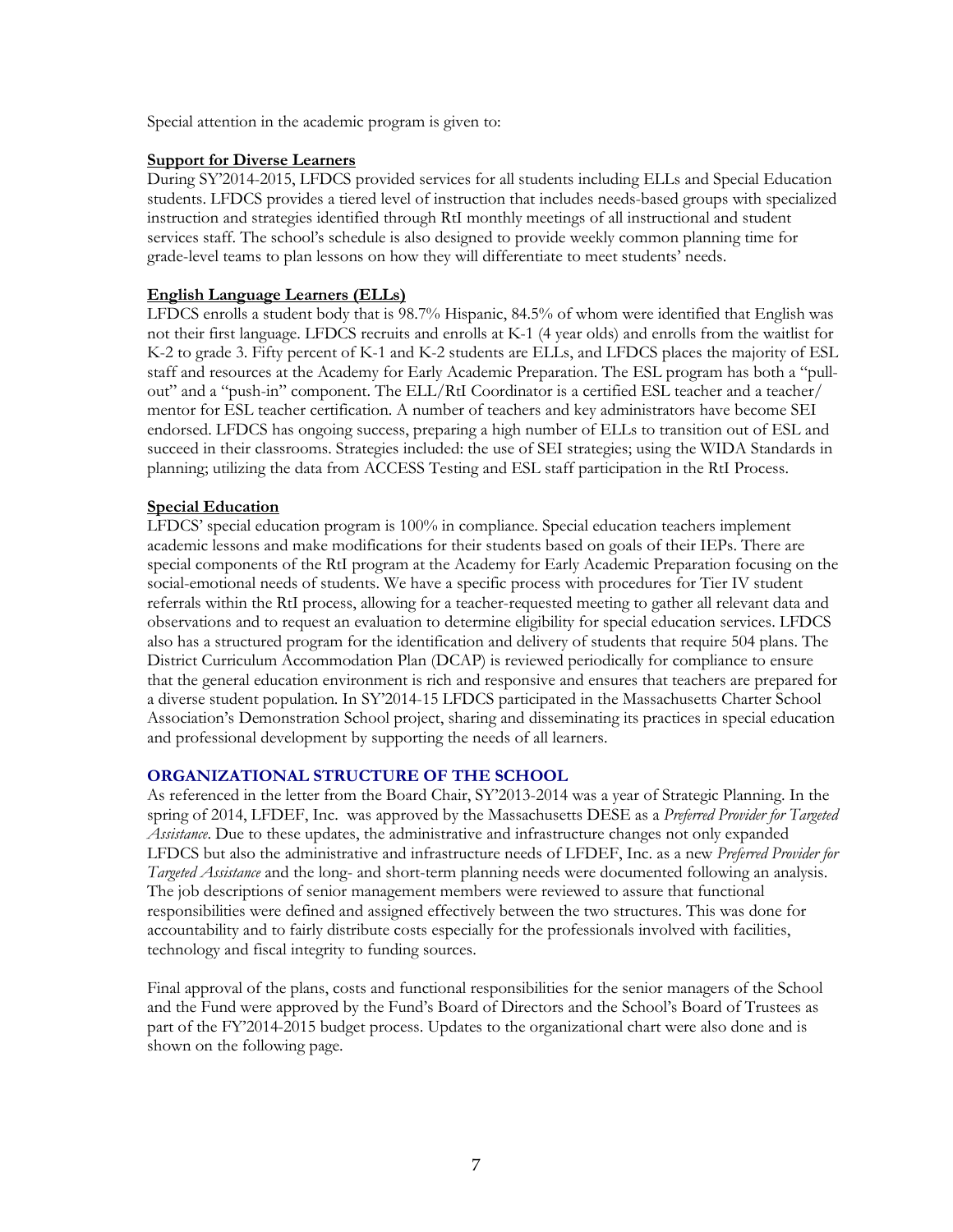

#### **TEACHER EVALUATION**

LFDCS uses the Massachusetts Model System of Educator Evaluation (MA Model) to evaluate certified teachers and other certified educators including the Principal and any other positions that require a licensed teacher, specialist, professional support personnel or administrative license. Training on the evaluation process is part of the August Teacher Orientation Week.

The evaluation process includes the 5-Step Cycle: self-assessment, goal-setting, implementation, formative assessment and summative evaluation. The forms used are those provided by ESE. with the addition of *Relevant Responsibilities* included in rubrics for Specialized Instructional Support Personnel (SISP) such as ELL/RtI Coordinator and Head of Upper School/ Coordinator of Title One. All teachers are evaluated by the Head of School for their building (K-1-Grade 1, Grades 2-4 and Grades 5-8) with support from the Principal who in turn evaluates the Heads of School and other professional certified leaders.

The Superintendent, who evaluates the Principal and Assistant Superintendent, is evaluated by the Board of Trustees.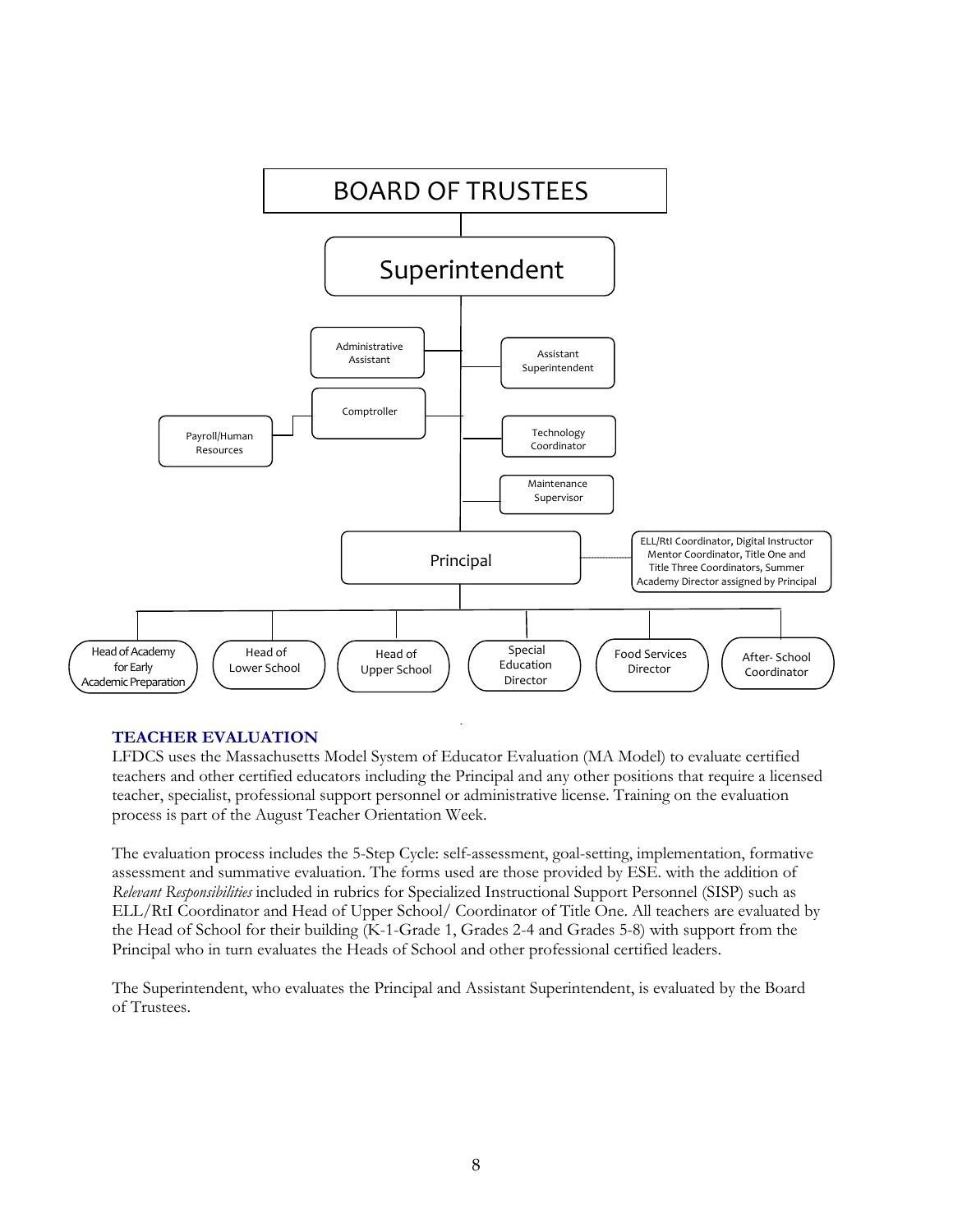#### **BUDGET AND FINANCE**

#### **FY'2014-2015 Statement of Revenues and Expenditures (unaudited)**

#### **Balance Sheet (unaudited)**

| Revenue       |  |
|---------------|--|
| Tuition       |  |
| Grant Income  |  |
| Food Services |  |

| <b>Total Revenue</b> | \$10,216,348 |
|----------------------|--------------|
| Miscellaneous Income | 147,749      |
| Food Services        | 478,425      |

#### *Expenditures*

| <b>Expenditures</b>         |              |
|-----------------------------|--------------|
| <b>Total Revenue Over</b>   | \$35,479     |
| <b>Total Expenditures</b>   | \$10,180,869 |
| Other                       | 29,378       |
| Depreciation                | 135,005      |
| Food Services               | 295,083      |
| Professional Services       | 137,100      |
| School Supplies & Equipment | 140,902      |
| Occupancy                   | 1,715,015    |
| Office Expenses             | 129,386      |
| Contracts & Fees            | 839,511      |
| Benefits & Payroll Taxes    | 1,083,514    |
| Salaries                    | \$5,675,975  |

#### *Assets*

\$8,557,663 Grant Income 1,032,511

| <b>Total Assets</b>                   | \$3,551,252 |
|---------------------------------------|-------------|
| Net Property & Equipment              | 543,334     |
| Prepaid Expanses                      | 45,177      |
| <b>Accounts and Grants Receivable</b> | 45,891      |
| Cash & Equivalents                    | \$2,916,850 |

#### *Liabilities*

| Accounts Payable                  | \$71,481    |
|-----------------------------------|-------------|
| & Accrued Expenses                |             |
| Wages & Related Payables          | 710,364     |
|                                   |             |
| <b>Total Liabilities</b>          | 781,845     |
|                                   |             |
| <b>Unrestricted Net Assets</b>    | 2,670,902   |
| Temporarily Restricted Net Assets | 98,505      |
| <b>Total Net Assets</b>           | 2,769,407   |
| <b>Total Liabilities</b>          | \$3,551,252 |
| $A = 1 N1 - 1 N - 1$              |             |

**And Net Assets** 

#### *Private Funds Received*

LFDCS received **\$386,000** in private funds during SY'2014-2015**.** In this total is \$50,000 from Wood/Bank of America earmarked for high school scholarships for the class of 2015.

#### *Education Grants Received*

Public Funds in SY'2014-2015 and grants and carryovers equaled **\$703,257.**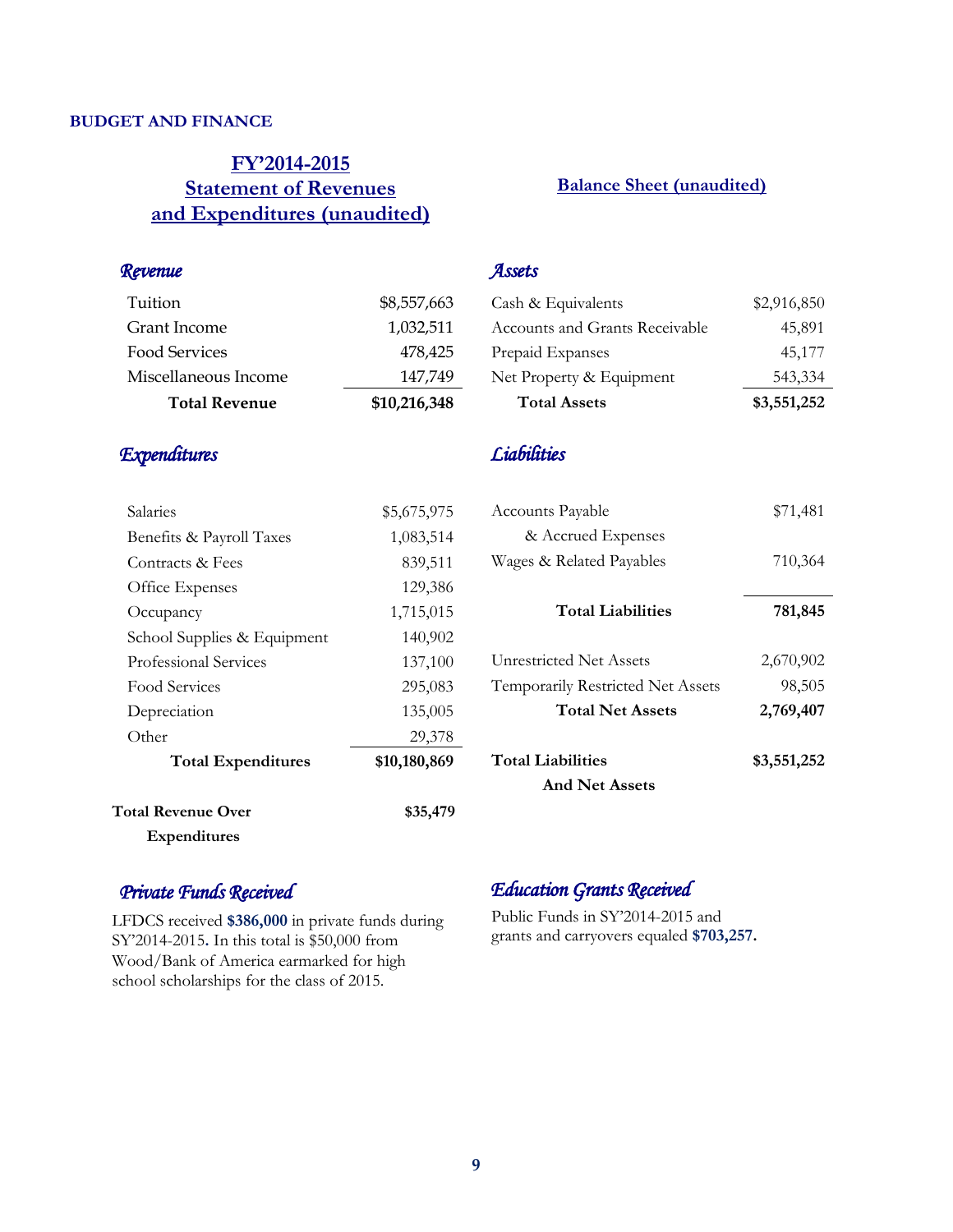#### **SY'2015-2016 BUDGET (UNAUDITED)**

#### *Revenue*

| Tuition                                 | \$8,978,038  |
|-----------------------------------------|--------------|
| Grant Income                            | \$1,011,623  |
| Food Service                            | \$471,897    |
| Miscellaneous Income                    | \$158,600    |
| <b>Total Revenue</b>                    | \$10,620,158 |
| <b>Expenditures</b>                     |              |
| Salaries                                | \$5,944,521  |
| Benefits & Payroll Taxes                | \$1,180,703  |
| Contracts & Fees                        | \$868,139    |
| Office Expenses                         | \$138,522    |
| Occupancy                               | \$1,728,277  |
| School Supplies & Equipment             | \$124,500    |
| Proffesional Services                   | \$193,004    |
| Food Services                           | \$334,906    |
| Other                                   | \$44,976     |
| <b>Total Expenditures</b>               | \$10,558,148 |
| <b>Total Expenditures Under Revenue</b> | \$62,010     |

#### *Final FY'16 Budget was approved by the LFDCS Board of Trustees on June 10, 2015.*

#### **Approved Budgets - FY'2012-2016**

|                                              | <b>FY'2012</b> | <b>FY'2013</b> | FY'2014     | FY'2015      | <b>FY'2016</b> |
|----------------------------------------------|----------------|----------------|-------------|--------------|----------------|
| <b>REVENUE</b>                               |                |                |             |              |                |
| Tuition/Busing                               | \$7,734,558    | \$8,051,800    | \$8,206,587 | \$8,623,747  | \$8,978,038    |
| <b>Grant Income/Contributions</b>            | \$705,000      | \$650,000      | \$690,000   | \$700,000    | \$1,011,623    |
| Cash from Net Assets                         |                |                |             |              |                |
| <b>Food Services</b>                         | \$350,000      | \$370,000      | \$440,000   | \$480,000    | \$471,897      |
| Miscellaneous Income                         | \$150,000      | \$112,000      | \$112,000   | \$210,225    | \$158,600      |
| <b>TOTAL REVENUE</b>                         | \$8,939,558    | \$9,183,800    | \$9,448,587 | \$10,013,972 | \$10,620,158   |
| <b>EXPENDITURES</b>                          |                |                |             |              |                |
| Salaries                                     | \$4,877,420    | \$5,057,773    | \$5,190,194 | \$5,531,241  | \$5,944,521    |
| Benefits & Payroll Taxes                     | \$1,171,507    | \$1,132,780    | \$1,147,757 | \$1,138,350  | \$1,180,703    |
| Contracts and Fees                           | \$764,728      | \$779,590      | \$758,329   | \$769,016    | \$868,139      |
| <b>Office Expenses</b>                       | \$190,000      | \$201,500      | \$193,500   | \$151,000    | \$138,522      |
| Occupancy                                    | \$1,171,506    | \$1,571,360    | \$1,627,060 | \$1,642,000  | \$1,728,277    |
| School Supplies & Equipment                  | \$130,000      | \$115,000      | \$83,000    | \$83,000     | \$124,500      |
| <b>Professional Services</b>                 | \$308,500      | \$300,500      | \$230,500   | \$202,000    | \$193,004      |
| <b>Food Services</b>                         | \$240,000      | \$275,000      | \$290,000   | \$307,000    | \$334,906      |
| Other                                        | \$69,500       | \$66,500       | \$46,500    | \$41,000     | \$44,976       |
| <b>TOTAL EXPENSES</b>                        | \$8,922,751    | \$9,500,003    | \$9,566,840 | \$9,864,607  | \$10,558,148   |
| <b>Total Revenue Under/Over Expenditures</b> | \$16,807       | (\$316,203)    | (\$118,253) | \$149,365    | \$62,010       |

#### **Reserve Assets**

| 2011-\$3,199,443 | $20^{\circ}$ |
|------------------|--------------|
|------------------|--------------|

22-\$3,196,390 2013-\$2,671,840 2014-\$2,599,703d 2015- \$2,635,422

unaudited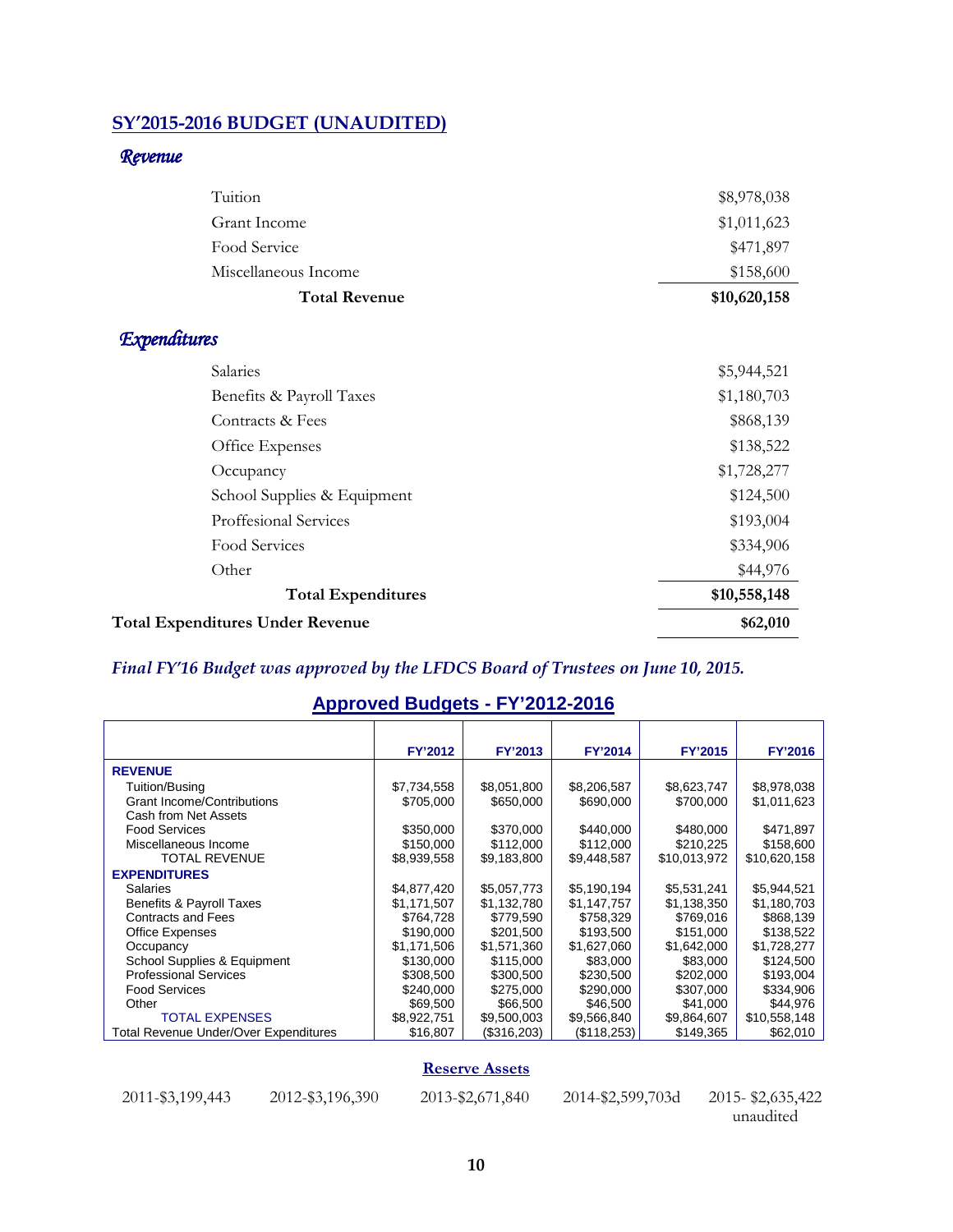#### **CAPITAL PLAN FOR SY'2015-2016**

#### **Overview:**

In 2010, LFDCS proposed a capital improvement plan in anticipation of the school's submitted plan for expansion through controlled growth of enrollment to add 200 students. This level of enrollment growth adds 20 students per year through 2020. Since then, to accommodate student growth in kindergarten through grade 1, LFDCS opened 10 Railroad Street to house the Academy for Early Academic Preparation for grades K-1, K-2 and grade 1. The Academy for Early Academic Preparation was initially rented through a 5-year term renewable lease at 10 Railroad Street. In June of 2015, this site was donated to the Lawrence Family Development and Education Fund, Inc., (LFDEF) becoming the third of its five campus buildings to be donated. The gift of 10 Railroad Street occurred in the same school year as the Targeted Assistance contract with the Lawrence Public Schools to disseminate best practices. This gift from the Fournier Family not only benefits the Academy, which occupies one-half of the property, but can also house a future rental with the benefits of additional financial and collaborative opportunities. This additional space could be used as a future income stream for the Lawrence Family Development and Education Fund, Inc. and establish a new Lawrence Public School partnerships.

As the early childhood population grew from the Academy to impact the Lower School and to eventually impact the Upper School, additional classroom space needs to be prepared first at the Lower School and then at the Upper School. This allows LFDCS to fully utilize existing space and to develop expanded space. LFDCS school properties will continue to accommodate expansion plans which include a total of 4 classrooms for each grade in 2020. As these additions to the student population occur, LFDCS budgets materials and furniture at \$5,000 per classroom. This budget is also supported by corporate donations and equipment and furnishings from its partner, *The Furniture Trust.* The timeline for the number of classrooms needed at each grade is: grade 2 (2014; completed), grade 3 (fall 2015), grade 4 (2016), grade 5 (2017), grade 6 (2018), grade 7 (2019) and grade 8 (2020). We anticipate for 2016 and beyond that we will also occupy all available classroom spaces at 404 Haverhill Street, which is now only used for after school programs and will house STEM in an existing building behind 34 West Street. The STEM project is presently under construction. As enrollment grows, a large assembly room and gymnasium will be needed at the Lower School for art, music and physical education classes. A 'Butler Building' is now being investigated for the 34 West Street site for projected construction in the spring of 2016.

#### **Next phase of the Capital Plan which aligns LFDEF Strategic Plan Timeline (SY'2014-2020).**

#### **SCIENCE, TECHNOLOGY, ENGINEERING, MATHEMATICS (STEM) CENTER**

#### **Description of Project and Current Status**

The STEM Center at LFDCS will ensure that students: appreciate the beauty and wonder of science; possess sufficient knowledge of science and engineering to engage in public discussions on these issues; are careful consumers of scientific and technical information in and outside of school; explore science outside school and enter careers of choice, including, but not limited, to careers in science, technology, engineering and math. The STEM Center at 34 West Street, now under construction, will challenge students to be ready for the 21st century workplace through inquiry-based science investigations and in-depth project-based learning. The vision of the STEM project was guided by a STEM steering committee which defined the use and needed space for the overarching goals and interdisciplinary vision of the curriculum for all grades. This committee was comprised of members of the higher education community, our business and community partners for engineering and science projects, and staff members of Quarrybrook Learning Center and the Museum of Science. The building details include: The Atrium - The entrance to the STEM Center includes several displays to explain the term STEM and how the facility accommodates LFDCS stakeholders with a new "meta-discipline" that will combine science, technology, engineering and mathematics subject areas. The Triangle or Delta Room - The Physical Science lab will include balances, Vernier probes, glassware, chemicals, LEGO Chemistry Kits. The focus is matter (physical and chemical properties, energy, light, etc.). The Circle or Infinity Room - A classroom for teaching concepts, engineering challenges/student project demonstrations and research presentations; faculty and students will showcase their work and publications. The Square Room *-* A functional area to be named after further discussion; the earth science and life science room; includes an exit to the raised bed gardens; will also have seed germination function; earth science room.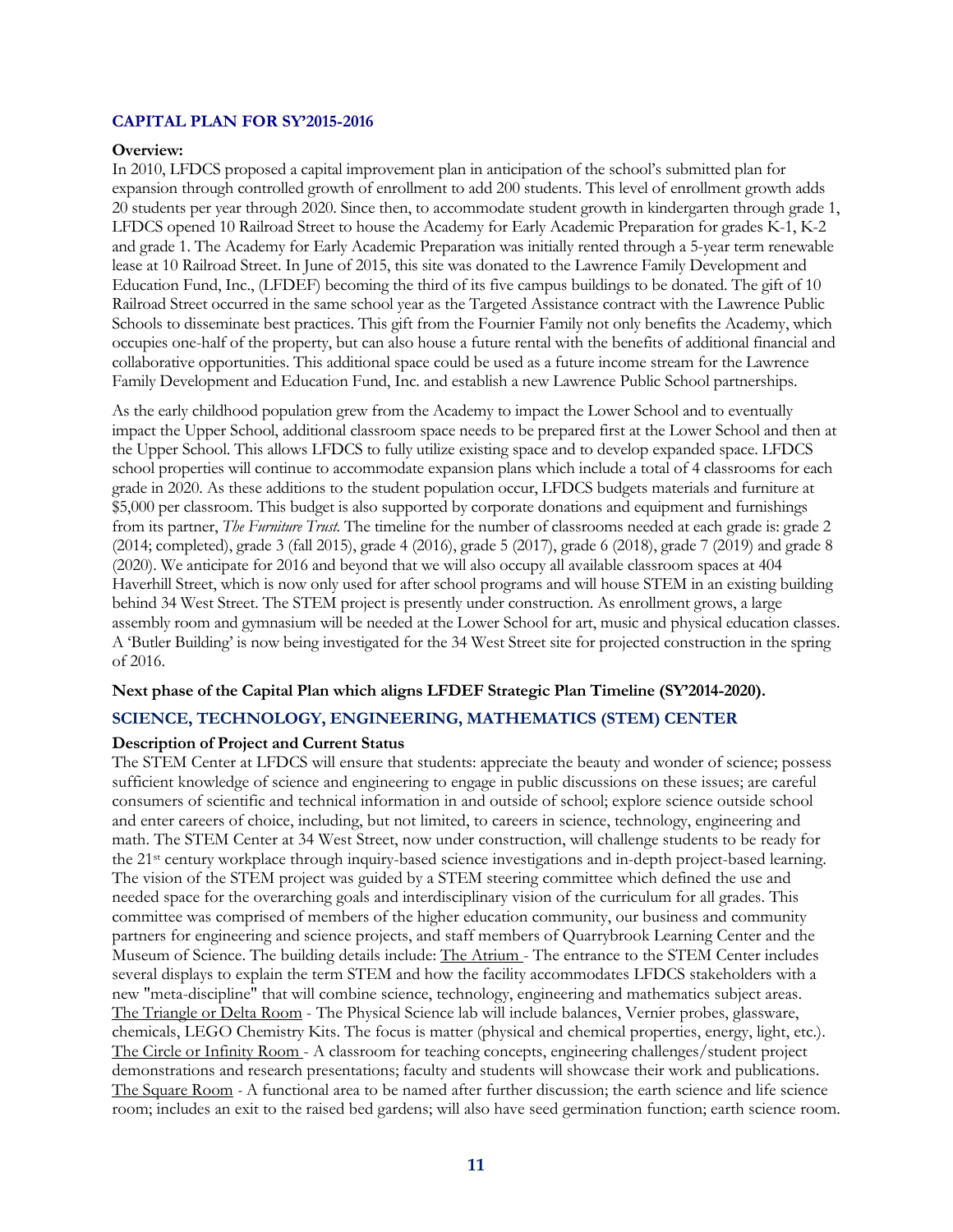#### **ADDITIONAL STEPS TO BE COMPLETED BY FALL 2015 FOR THE STEM CENTER**

- Add 10 sinks for lab work and corridor counters for computer work space; remodel early childhood bathrooms to accommodate older students. (estimated \$35,000).
- Fully install all technology, including servers, computers, wireless access, and smart boards. (estimated \$70,000).
- Build all storage areas and complete all purchases of materials, lab supplies, student and teacher lab stools and movable carts for use by STEM teachers and partners. (estimated \$55,000).
- Update HV/AV systems

**Final Cost of Project –**\$160,000-\$170,000 The Board of Trustees will approve a budget for renovations and authorized expenditures from grants, capital reserve funds, and June 2015 mortgage refinancing. Of this cost, about \$120,000 was gathered in donation and foundation grants in FY15, with the balance coming from building loans or other contributions.

#### **ADDITIONAL MAINTENANCE PROJECTS TO BE PLANNED AND DEVELOPED AS PART OF 2014-2020**

**Project Financing** – LFDEF, Inc. /LFDCS will pay for cost of renovations as leasehold improvements from the capital reserve funds, through foundation grants and support from individual donors. Loan funds from a June, 2015 refinance of properties will be used to complete this project.

**Capital Reserve Account –** Once renovations are completed, it will not be necessary to establish a separate capital reserve account for this. Ongoing maintenance will be completed annually by the Maintenance staff.

#### STRATEGIC PLAN (DONE BY LFDEF, THE 501(C ) 3 MANAGEMENT ORGANIZATION OF THE CHARTER SCHOOL THROUGH ITS CAPITAL PLAN AND PROPERTY REFINANCING IN JUNE 2015):

| Location           | Description                                                | <b>Estimated Amount Required</b> |
|--------------------|------------------------------------------------------------|----------------------------------|
| Upper School       | New Windows – ongoing maintenance                          | \$170,000                        |
| Quintana Center    | New Windows/Classroom Remodeling - ongoing maintenance     | \$20,000                         |
| <b>STEM Center</b> | Remaining Costs of Building Construction (described above) | \$50,000                         |
| May Street         | New Roof and HVAC System                                   | \$350,000                        |
| May Street         | Acquisition Costs (for environmental and legal support)    | \$48,000                         |
| Lower School       | New Gymnasium                                              | \$400,000                        |
| Lower School       | Classroom additions and HVAC System                        | \$80,000                         |
| All Facilities     | Fire and Alarm Updates                                     | \$20,000                         |
| <b>TOTAL</b>       |                                                            | \$1,138,000                      |

#### **ADDITIONAL INFORMATION**

#### I. Faithfulness to Charter

#### **ACCOUNTABILITY PLAN OBJECTIVES AND MEASURES**

|    |                                                                                                                                                                                                                                                                              | $2014 - 2015$<br>Performance | Evidence                                                                  |
|----|------------------------------------------------------------------------------------------------------------------------------------------------------------------------------------------------------------------------------------------------------------------------------|------------------------------|---------------------------------------------------------------------------|
|    | Objective 1: The school is faithful to the mission, vision and educational philosophy defined in the charter                                                                                                                                                                 |                              |                                                                           |
|    | application and any subsequent approved amendment(s).                                                                                                                                                                                                                        |                              |                                                                           |
|    | <b>Measure:</b><br>1. Parents of K-1 students will have a home visit by the<br>Student and Family Support personnel to ensure<br>successful student transition to school. School target will<br>be to visit ninety percent $(90\%)$ of parents of K-1<br>students each year. | Met                          | 100% Home Visits<br>Home Visit Surveys/<br><b>Staff Observation Forms</b> |
| 2. | <b>Measure:</b><br>Ninety percent (90%) of K-1 parents will attend "Right"<br>from the Start" training resulting in eighty percent (80%)                                                                                                                                     | Met                          | 98% - "Right from the Start"                                              |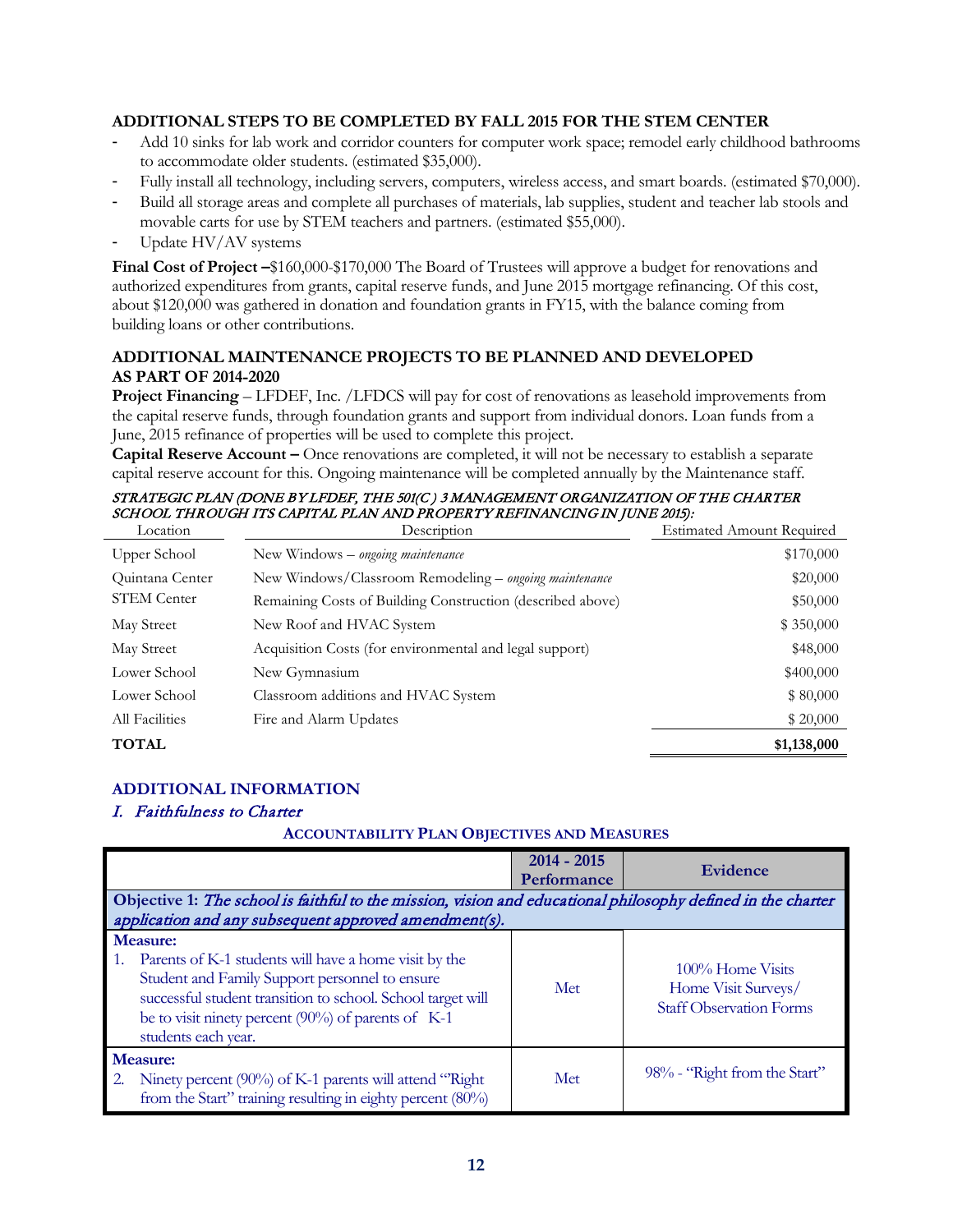| of K-1 students meeting Letter Naming and First Sound<br>Fluency as measured by DIBELS next Spring benchmark<br>each year.                                                                                                          | Met<br>Met           | $95% - LNF$<br>$91\% - FSF$ |
|-------------------------------------------------------------------------------------------------------------------------------------------------------------------------------------------------------------------------------------|----------------------|-----------------------------|
| Objective 2: The school establishes an academic program that includes the pedagogical approach,<br>curriculum, assessment and other unique elements defined in the charter application and any subsequent<br>approved amendment(s). |                      |                             |
| Measure:<br>1. Ninety percent (90%) of graduating eighth graders will<br>apply to admissions-based high schools.                                                                                                                    | Met                  | $92\%$                      |
| <b>Measure:</b><br>2. Ninety percent (90%) of students who apply to<br>admissions-based high schools will be accepted at one or<br>more admissions-based high schools.                                                              | Not Met<br>see below | 88%                         |

**Objective 2 – Measure 2:** Eighty-eight percent of applicants were accepted at one or more high schools; therefore, this goal was not met. In SY'2015-2016 students will apply to a tier of schools, so that if they don't get into their "reach" school, they will have other alternatives. A focus will be on matching students to schools most suitable for their abilities and interests and in working with parents. Monthly meetings between the Principal and Placement Counselor will focus on case management to assess: application flow, support for parents and students, and ensure that staff members are meeting student and parent needs

#### II. Academic Program Success

#### **ACCOUNTABILITY PLAN OBJECTIVES AND MEASURES**

|                                                                                                         | 2014-2015<br>Performance | Evidence                |
|---------------------------------------------------------------------------------------------------------|--------------------------|-------------------------|
| Objective 1: Students at the school demonstrate proficiency or progress toward meeting proficiency      |                          |                         |
| targets on state standards as measured by the Massachusetts Comprehensive Assessment System             |                          |                         |
| (MCAS) exams in all subject areas and at all grade levels.                                              |                          |                         |
| Measure:                                                                                                |                          | 2013/2014 MCAS Report   |
| 1. For each year the MCAS is given, LFDCS will have a                                                   |                          | Card/Chart (see pg. 23) |
| CPI gain of 1.5 points in ELA based on the previous                                                     | Met                      | 89.2 to 91.1            |
| year's CPI.                                                                                             |                          | CPI Gain 1.9            |
| Measure:                                                                                                |                          | 2013/2014 MCAS Report   |
| 2. For each year the MCAS is given, LFDCS will have a                                                   | Not Met                  | Card/Chart (see pg. 23) |
| CPI gain of 1.5 points in Math based on the previous                                                    | see below                | 86.6-87.5               |
| year's CPI.                                                                                             |                          | CPI Gain: .9            |
| Objective 2: The school achieves and maintains a median student growth percentile (SGP) of 40 or        |                          |                         |
| higher in the aggregate and for all statistically significant subgroups in all subject areas tested for |                          |                         |
| accountability purposes.                                                                                |                          |                         |
| Measure:                                                                                                |                          | 2013/2014 MCAS Report   |
| 1. For each year the MCAS is given, LFDCS will have a                                                   | Met                      | Card/Chart (see pg. 23) |
| SGP of 40 or higher in ELA.                                                                             |                          | SGP: 68                 |
| Measure:                                                                                                |                          | 2013/2014 MCAS Report   |
| 2. For each year the MCAS is given, LFDCS will have a                                                   | Met                      | Card/Chart (see pg. 23) |
| SGP of 40 or higher in Math.                                                                            |                          | <b>SGP: 54</b>          |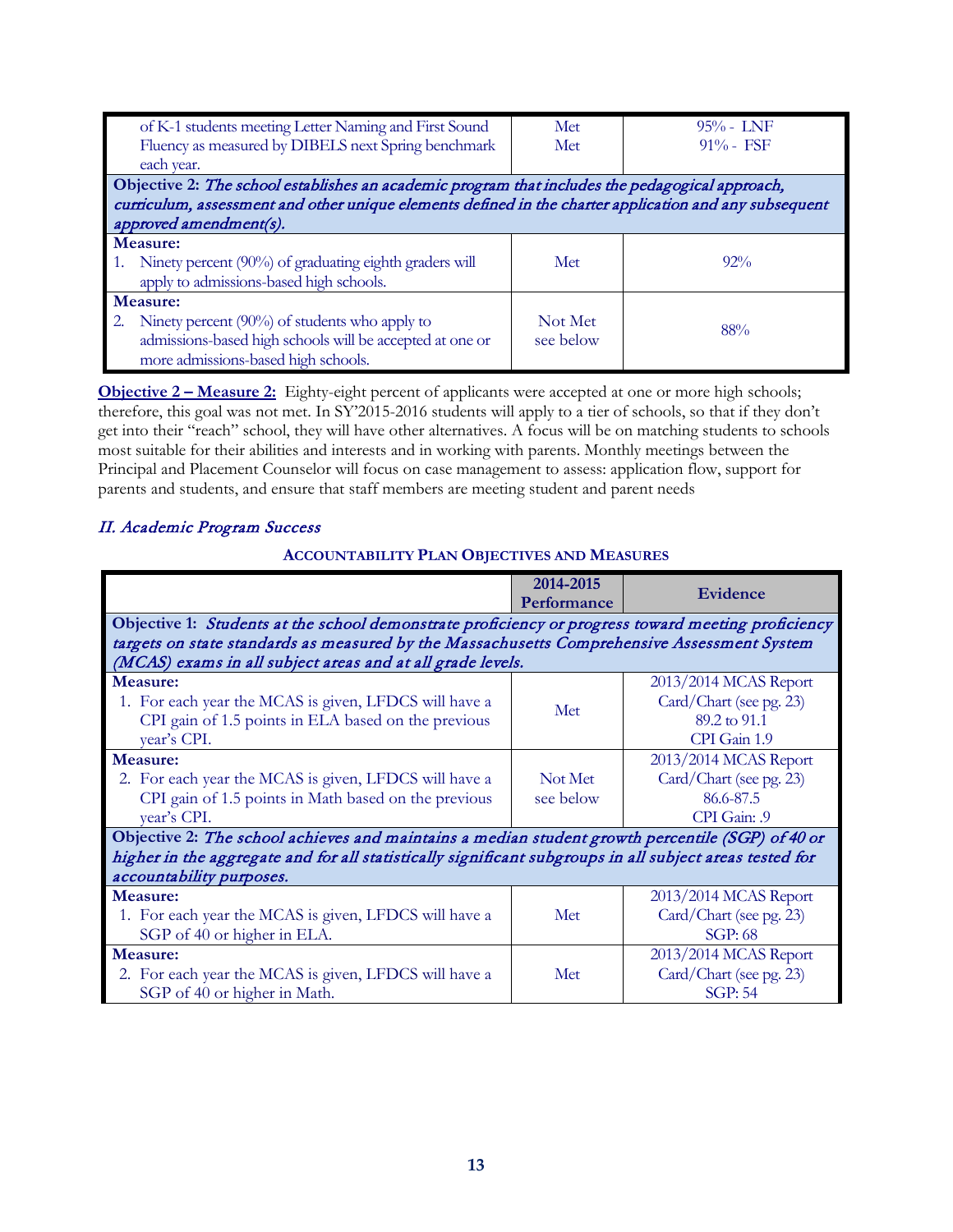| Objective 3: If externally developed assessments other than the MCAS are administered, student                                                                                                                              |                                                |                                                                         |
|-----------------------------------------------------------------------------------------------------------------------------------------------------------------------------------------------------------------------------|------------------------------------------------|-------------------------------------------------------------------------|
| performance is strong and demonstrates improved over time on those assessments.                                                                                                                                             |                                                |                                                                         |
| Measure:<br>1. 85% of students who complete K-2 through grade<br>two will be at or above grade level according to<br>benchmark indicators as established by DIBELS Next.                                                    | Met<br>Met<br>Not Met<br>see below             | $2015$ DIBELS (see pg. 24)<br>$K-2$ (92%)<br>Gr. 1 (90%)<br>Gr. 2 (81%) |
| Measure:<br>2. Each year grades one and two will achieve a mean<br>stanine of 5 on the GRADE assessment with growth<br>toward reaching a mean stanine of 6 by 2015 as<br>evidenced by Spring benchmark GRADE data.          | Met<br>Met                                     | 2015 GRADE (see pg. 24)<br>Gr. $1(7)$<br>Gr. 2 (6)                      |
| Measure:<br>3. Each year grades one and two will achieve a mean<br>stanine of 5 on the GMADE assessment annually with<br>growth toward reaching a mean stanine of 6 by 2015<br>as evidenced by Spring benchmark GMADE data. | Met<br>Met                                     | 2015 GMADE (see pg. 24)<br>Gr. $1(6)$<br>Gr. $2(7)$                     |
| Objective 4: The school student performance is strong and demonstrates improvement on                                                                                                                                       |                                                |                                                                         |
| internally developed assessments of academic achievement.<br>Measure:<br>Each year classes in grades three through six will<br>1.<br>demonstrate 80% proficiency by the Spring L-FAST.                                      | <b>Partially Met</b><br>see below              | 2015 Spring L-FAST<br>(see pg. 24)                                      |
| Objective 5: The school established a professional climate resulting in a purposeful learning                                                                                                                               |                                                |                                                                         |
| environment and reasonable rates of retention for school administrators, teachers and staff.<br>Measure:                                                                                                                    |                                                |                                                                         |
| 1. Teachers at LFDCS will annually meet or exceed a 95%<br>attendance rate.                                                                                                                                                 | Met                                            | Teacher Attendance/SIMS<br>97.17%                                       |
| <b>Measure:</b><br>2. LFDCS will retain 80% of teachers who meet or exceed<br>annual student performance measures as reported in<br>their summative evaluation.                                                             | Met                                            | <b>Teacher Evaluations</b><br>Renewal Contracts Signed<br>100%          |
| Objective 6: The school uses qualitative and quantitative evidence to inform, guide and improve<br>instructional planning and practice.                                                                                     |                                                |                                                                         |
|                                                                                                                                                                                                                             |                                                |                                                                         |
| Measure:<br>1. At each grade level 50% of students identified as<br>performing below benchmark on the Fall GRADE will<br>grow at least 13 NPR percentage points as measured by<br>the Spring GRADE.                         | Partially Met<br>(Grade 4)<br>see below        | Fall-Spring GRADE<br>Comparisons<br>(see pg. $25$ )                     |
| Measure:<br>2. At each grade level, 50% of students identified as<br>performing below benchmark on the Fall GMADE will<br>grow at least 13 NPR percentage points as measured by<br>the Spring GMADE.                        | <b>Partially Met</b><br>(Grade 8)<br>see below | Fall-Spring GMADE<br>Comparisons<br>(see pg. 25)                        |
| Measure:                                                                                                                                                                                                                    |                                                |                                                                         |
| 3. At each grade level 50% of students identified as<br>performing below benchmark on the Fall GRADE will<br>grow at least 13 NPR percentage points as measured by<br>the Spring GRADE.                                     | Partially Met<br>(Grade 4)<br>see below        | Fall-Spring GRADE<br>Comparisons<br>(see pg. 25)                        |
| Measure:<br>4. At each grade level, 50% of students identified as<br>performing below benchmark on the Fall GMADE will<br>grow at least 13 NPR percentage points as measured by<br>the Spring GMADE                         | <b>Partially Met</b><br>(Grade 8)<br>See below | Fall-Spring GMADE<br>Comparisons<br>(see page 25)                       |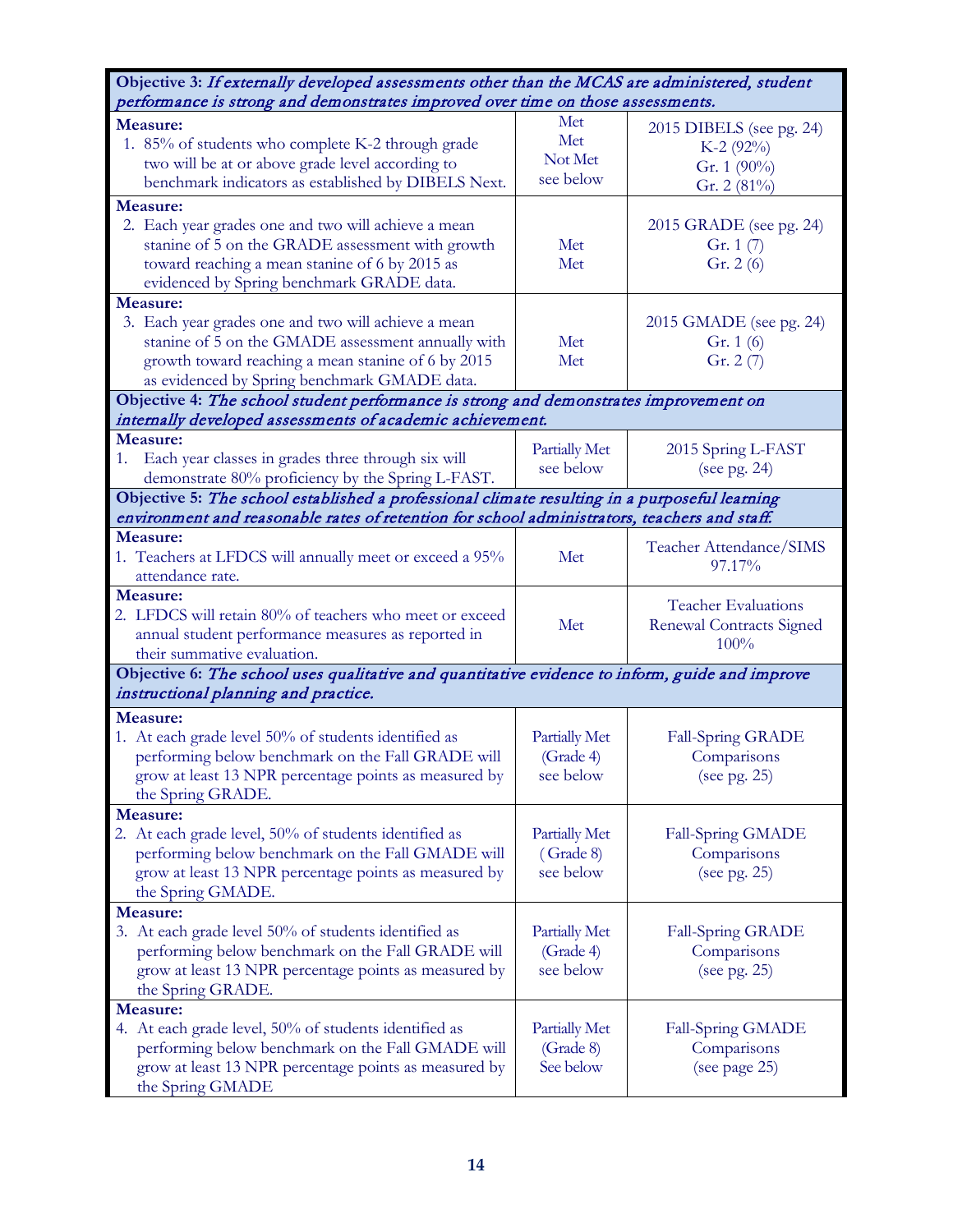| Measure:<br>5. 90% of eighth grade students will be at or above<br>benchmark as measured by the Spring GRADE. | Did not Meet<br>see below | 2015 Spring GRADE<br>(see pg. $25$ ) |
|---------------------------------------------------------------------------------------------------------------|---------------------------|--------------------------------------|
| Measure:<br>6. 90% of eighth grade students will be at or above<br>benchmark as measured by the Spring GMADE. | Did not Meet<br>see below | 2015 Spring GMADE<br>(see pg. 25)    |

**Objective 1 - Measure 2**: In 2014 LFDCS gained .9 CPI points in Mathematics. While not the 1.5 CPI points required by the state, LFDCS outperformed the state in grades 3, 4, 6, 7 and 8. Overall, 68% of students scored Proficient or higher on the Math MCAS. Strategies to improve Math achievement include: using manipulatives and visuals for concept understanding and building capacity for multi-step problems. We are changing our supplemental mathematics program from VMath to IXL Math because changes in the VMath program caused students not to want to use the program.

**Objective 3 - Measure 1:** The school met the K-2 goal with 92% of students at this grade level reaching the Benchmark in Nonsense Word Fluency (NWF). In Grades one and two the DIBELS benchmark is DIBELS Oral Reading Fluency (DORF). Grade one met this goal with 90% of students reaching benchmark. Grade two did not meet the goal of 85% of students reaching benchmark; 81% of students met this goal. To increase fluency of students going into grade 2, teachers continue the FUNdations program into second grade to provide practice in decoding, leading to better fluency. The RtI process will track interventions.

**Objective 4 - Measure 1:** This year, classes in grades three, four and six all demonstrated well above 80% proficiency by the Spring L-FAST Benchmarks in ELA and Math. Grade five did not meet either ELA or Math with 76.6 and 72.4 respectively, most likely due to a change in teachers mid-year. These students will be tracked through the RtI process and needed interventions will be implemented.

**Objective 6 - Measure 1:** A minimum of 50% of students identified as below benchmark on the Fall GRADE grew at least 13 NPR percentage points as measured by the Spring GRADE in all grades K-2 - 8 except for grade four. As the fourth grade transitions to fifth grade, teachers will review data and target individual student's needs for daily needs-based groups that will focus on improving students' reading skills.

**Objective 6 - Measure 2**: In grades K-2 -grade 7 a minimum of 50% of students identified as performing below benchmark on the Fall GMADE grew at least 13 NPR percentage points as measured by the Spring GMADE. Thirty-six percent of these students below benchmark in grade eight made this growth. In this grade level only four students (9%) were determined to be below benchmark on the fall GMADE. This small number of students led to skewed data in the spring, when only two of the four students made the required growth. These students will have targeted interventions as they begin grade five this year.

**Objective 6 - Measure 3:** 87% of eighth grade students (49/57) were at benchmark as measured by the Spring GRADE. Going forward, we will focus on needs-based groupings for reading and writing interventions in addition to assigning students to Saturday Academy.

**Objective 6 - Measure 4:** 81% of eighth grade students (46/57) were at benchmark as measured by the Spring GMADE. This success is likely due to strong teaching practices, the support of the Placement Counselor and Alumni Coordinator and programs such as "Opening Doors" (SSAT and HSPT). Going forward, we will focus on needs-based groupings for mathematics interventions in addition to assigning students to Saturday Academy.

#### III. Organizational Viability

#### **ACCOUNTABILITY PLAN OBJECTIVES AND MEASURES**

|                                                                                                                                              | 2014-2015<br><b>Performance</b> | Evidence                            |
|----------------------------------------------------------------------------------------------------------------------------------------------|---------------------------------|-------------------------------------|
| Objective 1: The school develops an annual budget that can be sustained by enrollment and is in<br>support of student academic achievements. |                                 |                                     |
| Measure:<br>1. The school's annual budget sustained by enrollment.                                                                           | Met                             | SY'2014-2015 Budget<br>(See page 9) |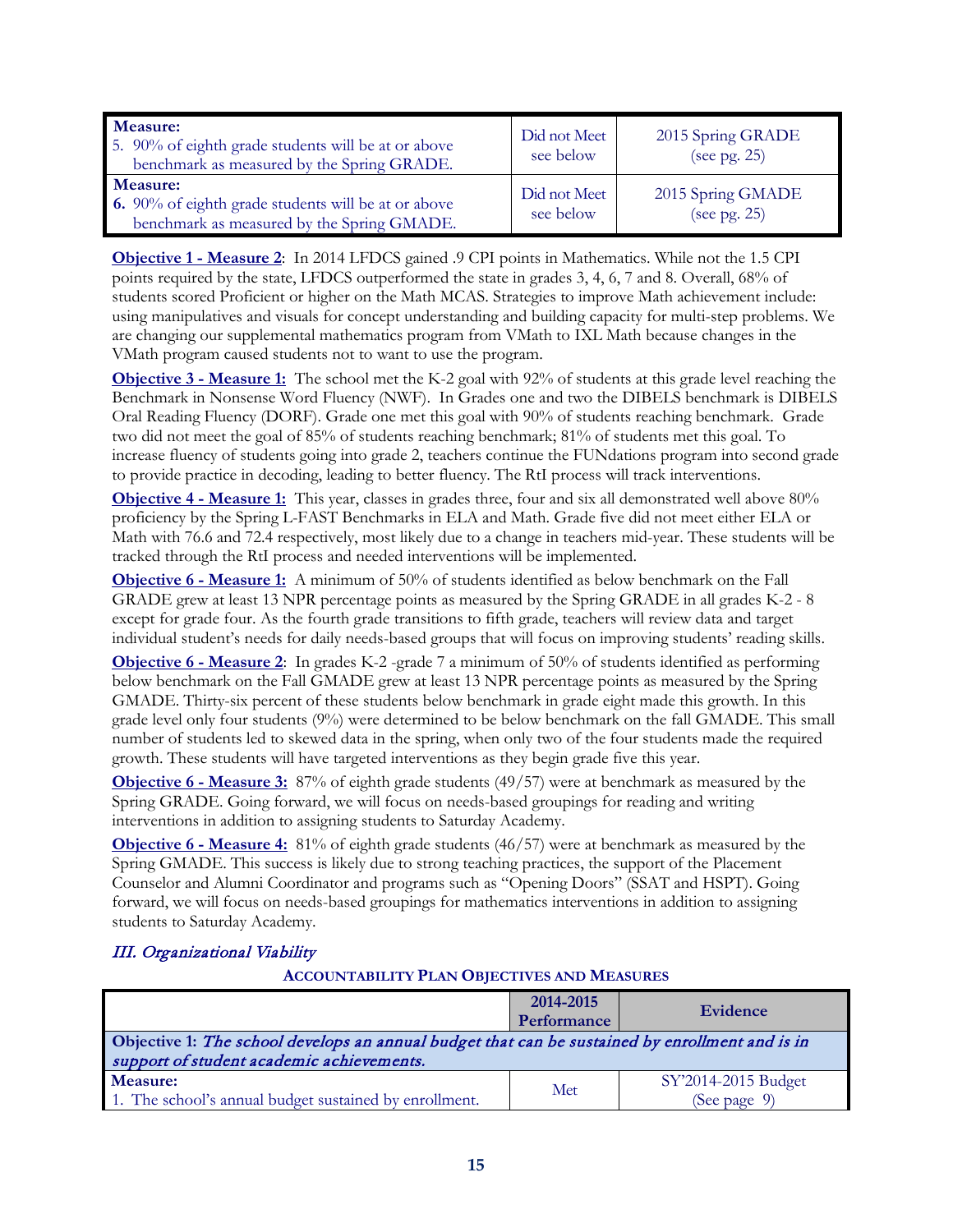| Measure:                                                                                                                                                                                                                                                                         |                                                                             |                                                                                                               |  |
|----------------------------------------------------------------------------------------------------------------------------------------------------------------------------------------------------------------------------------------------------------------------------------|-----------------------------------------------------------------------------|---------------------------------------------------------------------------------------------------------------|--|
| 2. Each year the school will demonstrate a history of<br>positive net assets, adequate cash flow to sustain<br>operations and support the academic program and<br>consistently operates within budget.                                                                           | Met                                                                         | SY'2010-2016 Budgets<br>See Page 10                                                                           |  |
| Measure:                                                                                                                                                                                                                                                                         |                                                                             | SY'2013-2014 Audit                                                                                            |  |
| 3. LFDCS's annual independent audit will be free of<br>material or repeated findings.                                                                                                                                                                                            | Met                                                                         | Walsh & Co. Ind. Audit<br>SY'2014-2015 - Unaudited                                                            |  |
| Objective 2: The school implements the student recruitment, retention and enrollment process                                                                                                                                                                                     |                                                                             |                                                                                                               |  |
| intended in the charter, with recruitment and retention plans are defined by statute regulations.                                                                                                                                                                                |                                                                             |                                                                                                               |  |
| Measure:<br>1. For each year of the charter, LFDCS will maintain an<br>Met<br>97.68%<br>average daily student attendance of at least 95%.                                                                                                                                        |                                                                             | SY'2014-2015 SIMS Report                                                                                      |  |
|                                                                                                                                                                                                                                                                                  | Objective 3: Families and students are satisfied with the school's program. |                                                                                                               |  |
| Measure:<br>1. Through an annual parent survey distributed to 100%<br>of families of LFDCS, with a 50% return rate, 80% of<br>parents responding will report satisfaction with the<br>effectiveness of the faculty in areas of academic<br>challenge, support and communication. | Met                                                                         | <b>Annual Survey Results</b><br>100% of surveys distributed<br>81% Survey Return<br>95.5% Parent Satisfaction |  |
| Measure:<br>2. 80% of the parents of the graduating eighth graders will<br>attend high school orientation night in preparation of<br>applying to admissions-based high schools resulting in<br>80% of students applying.                                                         | Met                                                                         | 90% Parent Attendance<br>High School Orientation<br>90% applied                                               |  |

#### **RECRUITMENT AND RETENTION PLAN**

As defined in MGL c. 71 § 89 and 603 CMR 1.00, Lawrence Family Development Charter School (LFDCS) writes and seeks approval of the Department for a recruitment and retention plan which is updated annually. This plan considers the data and a comparative analysis to the Lawrence Public Schools and Community Day Charter School (Prospect). Entering its 5th charter (2015-20), LFDCS' past recruitment and retention plan was a factor in the Department making a positive 5<sup>th</sup> charter renewal decision. As a dual language school with a strong commitment to: parent engagement, equity and access, and culturally-responsive practices, the school's recruitment and retention strategies include a variety of outreach efforts in the district's prevalent languages.

#### **RECRUITMENT PLAN - 2015-2016**

#### **Implementation Summary:**

LFDCS reached out last year to all sections of the City of Lawrence through lottery advertisements in English and Spanish newspapers. It posted all requirements and the lottery application on its website in both English and Spanish. Although LFDCS' recruitment is *influenced by sibling preference and a charter which limits acceptance after grade 3*, to build awareness of its recruitment periods, LFDCS distributes posters in the community, at special events such as its Summer Family Fiesta and its Maria del Pilar Quintana Family Center (for adult/ community education). With neighborhood stakeholders, Foundation funders, the business community and the Lawrence Exchange Club's service association, presentations were made this school year about the March 2015 lottery. The Exchange Club's President served to pull applicants at the charter school's March 2015 lottery. In SY'2014-2015, LFDCS displayed posters and participated in the Community Pathways non-profit group regarding the school's programs and enrollment. It worked with the Mayor's office to communicate with new immigrants and arrivals in Lawrence, showcased its capacity in local newspapers including Spanish publications, at the early childhood centers in the City of Lawrence, and at the Lawrence Public Schools' Parent Information Center. Due to its new partnership for targeted assistance to the Lawrence Public Schools, LFDCS built its visibility through talk radio, at fundraising events, and in local newspapers. With support from the Parent Liaison and Special Education Director, LFDCS increased information about the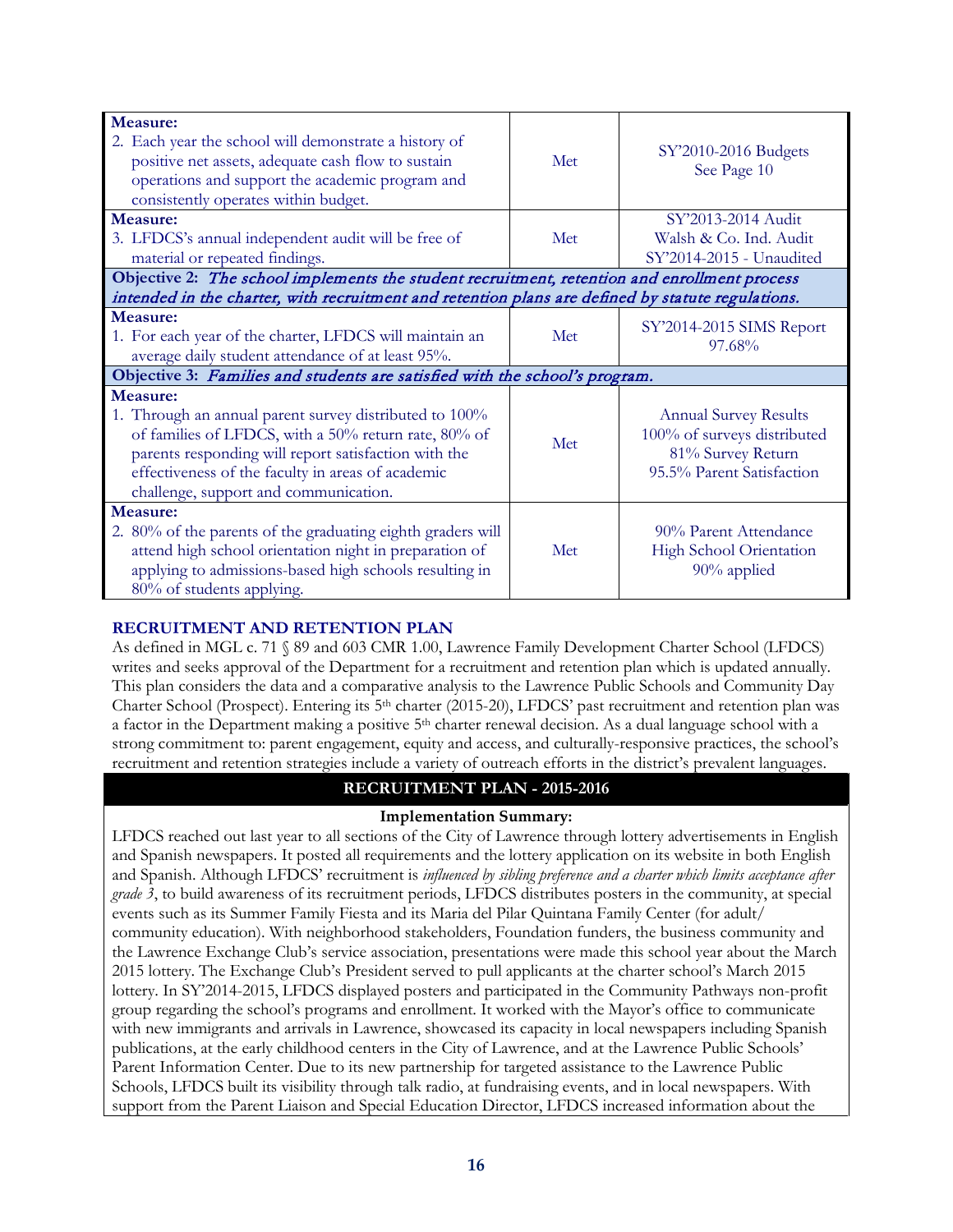lottery at Parent Coffees, at Special Education PAC meetings, and by running a series of new parent workshops which were delivered in the evening by counseling services provider *Blue Skies Wellness.* The availability of seats was announced at School Board meetings, at School Site Council meetings. In order to increase access for homeless children, LFDCS students did a community service project to benefit homeless children, a subgroup to be targeted to reduce the achievement gap.

#### **General Recruitment Activities:**

In the upcoming year, Lawrence Family Development Charter School (LFDCS) will continue recruitment strategies used in SY'2014-2015 (see Implementation Summary above). Due to its staffing of bilingual/bicultural professionals whenever possible, and through its leadership by a bilingual/bicultural superintendent, the school demonstrates its commitment to culture and access. LFDCS showcases its 8<sup>th</sup> grade-graduating students' portfolios in both English and Spanish to show the community its content/curriculum and language outcomes of a Level 1 school. In 2014-15, LFDCS was selected as a Charter School Association Model Special Education Demonstration School for special education, promoting its commitment to educating all students, including those with disabilities. Lawrence Family Development Charter School seeks to continue its progress for enrollment of subgroups above the first quartile and comparison index as compared to Lawrence Public Schools and Community Day Charter School. First Language not English (84.5%) and Low Income (59.6) (note using the new ESE calculations). Attention in the SY'2015-16 Recruitment and Retention Plan will be on English as a Second Language Learners (21.23% for 2014-15) and on Students with Disabilities (6.2% for 2014-15) to assure ELL and SPED students' recruitment fall into reasonable progress to monitor the school's below the first quartile standing. In the past year, progress was made with an increase over 2013-14 for ELL for a total of +1.9% and SPED +.5%. LFDCS sees its students' early childhood achievement as a relative strength because these ELL students, in most cases, fully transition by third grade to not needing ESL support. LFDCS works with parents and students on recruitment and identification of students with disabilities and offers small classes and other supports to maximize the success of all students. Although LFDCS is meaningfully impacted by sibling preference in its enrollment strategy, the district strives to place above the first quartile and comparison index for all subgroups for its early childhood programs and special education programs.

| <b>Recruitment Plan-Strategies</b>                                                                                                                                                                                                                                  |                                                                                                                                                                                                                                                                                                                                                                                                                                                                                                                                                                                                                                                                                                                                                                                                                                                                                                                                                                                                                                                                                                                                                                                                                                                                                                                                                                                                                               |  |  |
|---------------------------------------------------------------------------------------------------------------------------------------------------------------------------------------------------------------------------------------------------------------------|-------------------------------------------------------------------------------------------------------------------------------------------------------------------------------------------------------------------------------------------------------------------------------------------------------------------------------------------------------------------------------------------------------------------------------------------------------------------------------------------------------------------------------------------------------------------------------------------------------------------------------------------------------------------------------------------------------------------------------------------------------------------------------------------------------------------------------------------------------------------------------------------------------------------------------------------------------------------------------------------------------------------------------------------------------------------------------------------------------------------------------------------------------------------------------------------------------------------------------------------------------------------------------------------------------------------------------------------------------------------------------------------------------------------------------|--|--|
| Demographic Group                                                                                                                                                                                                                                                   | Strategies                                                                                                                                                                                                                                                                                                                                                                                                                                                                                                                                                                                                                                                                                                                                                                                                                                                                                                                                                                                                                                                                                                                                                                                                                                                                                                                                                                                                                    |  |  |
| Special education<br>students<br>LFDCS $-6.2\%$ - below goal<br>but increased the number in<br>2014/15 over 2013/14.<br>Summary from "Chart"<br>Despite a gain from 5.7% to<br>$6.2\%$ , remains below the<br>comparison index of 27.7%<br>and first quartile 24.5% | A 2-year kindergarten program and a smaller population (influenced by class<br>size and teachers' ability to differentiate instruction via RTI and early<br>intervention strategies) allow for early support. In SY'2015-2016, the<br>Recruitment Strategies will include these enhanced strategies:<br>Outreach through social service agencies supplemented by expanded<br>outreach through Blue Skies Wellness to reach students with disabilities.<br>Flyer distribution at DCF and MSPCC to complement lottery ads in local<br>(Spanish) newspapers with home visits describing special education service.<br>Promote its "Model Special Education School" and add grant funding to<br>٠<br>purchase assessment materials to assess specific disabilities.<br>Host SY'2015-2016 School Site Council and PAC meetings with parents<br>٠<br>discussing LFDCS' services to special education students.<br>Make available representatives from the school's SPED PAC to prospective<br>$\bullet$<br>families at the lottery to discuss special education support.<br>LFDCS' Summer Food Fiesta & Family Movie Nights will have<br>٠<br>information available about instructional and assessment services for<br>children with special needs.<br>As a Provider of Targeted Assistance to the Lawrence Public School, LFDCS<br>staff members --on loan for that project -- will build awareness of supporting all<br>learners. |  |  |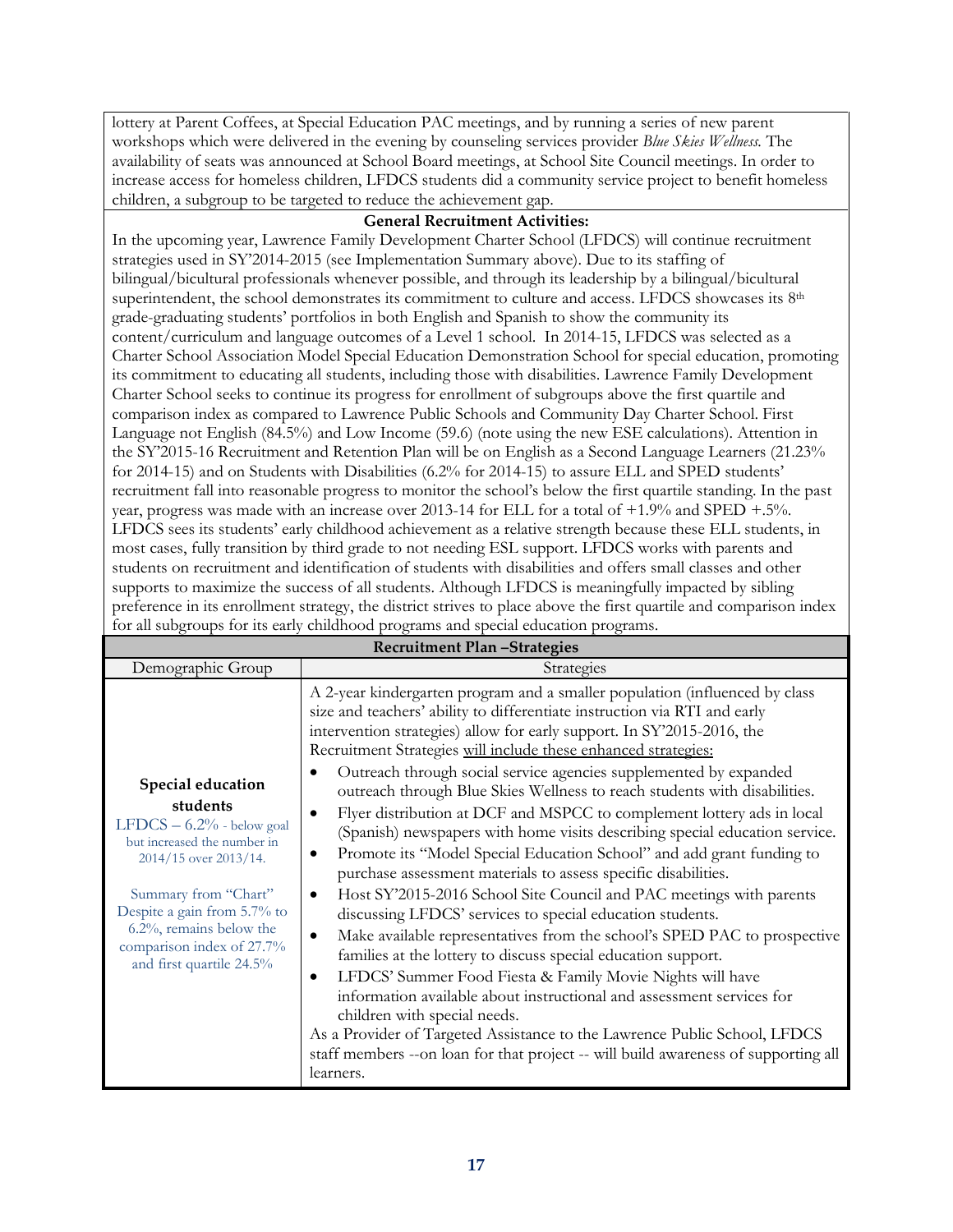|                               | LFDCS advertises and enrolls at the K-1 level for 4 year olds and enrolls from<br>the K-2-grade 3 waitlist. ELL effectiveness at the early childhood levels usually |
|-------------------------------|---------------------------------------------------------------------------------------------------------------------------------------------------------------------|
|                               | allows students to successfully transition out by grade 3. We will maintain many                                                                                    |
|                               | current recruitment strategies for Limited English Proficient Students.                                                                                             |
| <b>Limited English-</b>       | Measure #1: Based on the number of students who are admitted with a first                                                                                           |
| proficient students           | language other than English, we see our effectiveness at the early elementary                                                                                       |
|                               | levels as influencing this number by successfully transitioning by grade 3. Our                                                                                     |
| Measure #1: First             | ELL CPR is in full compliance.                                                                                                                                      |
| Language Not English          | Measure #2 (enhanced): A smaller K-8 population, influenced by effective                                                                                            |
| $(84.5\%)$ - above goal       | ELL transitions which are generally by grade 3. LFDCS only advertises and                                                                                           |
| Above or equal to the first   | enrolls at the K-1 level for 4 year olds and its 2-year kindergarten program. New                                                                                   |
| quartile (59.8%) and          | students do not enter after grade 3, based on its charter. Class size and teachers'                                                                                 |
| comparison index (63.3%)      | ability to differentiate instruction via RtI allows for SEI and more individualized                                                                                 |
|                               | supports and early intervention strategies. Activities: 1) Outreach through social                                                                                  |
| Measure #2: English           | service agencies in the City with presentations at the LPS-especially the new                                                                                       |
| Language Learners             | Lawrence Family Public Academy - with ads in Spanish newspapers and 2)                                                                                              |
| $21.2%$ - below goal          |                                                                                                                                                                     |
| Below first quartile (24.5%)  | Summer home visits for incoming students will include a flyer about ESL<br>services and the Parent Liaison will introduce Title Three activities and staff.         |
| and comparison index          |                                                                                                                                                                     |
| $(27.7\%)$                    | • School Site Council and PAC meetings will have materials for parents to share                                                                                     |
| 2014/15 increase of 1.9%,     | in their neighborhoods to increase awareness about LFDCS' services for non-                                                                                         |
| thus showing progress         | English speakers.                                                                                                                                                   |
| (Note: The Chart does not     | · Translation services will be conducted at all parent engagement activities.                                                                                       |
| account for the effectiveness | Family math and other parent participation nights will provide parents with                                                                                         |
| of our ESL programs and       | extra copies of materials to bring to their neighborhoods to share with                                                                                             |
| SEI supports after ESL        | prospective families that will encourage non-English speakers to pursue the                                                                                         |
| services.)                    | LFDCS lottery.                                                                                                                                                      |
|                               | • Maintain RtI records to demonstrate the timelines to FLEP its ESL students                                                                                        |
|                               | and will compare these to other schools in the comparison index.                                                                                                    |
|                               | · Build resources and professional development mechanisms to show other                                                                                             |
|                               | schools how the process of language acquisition can be enhanced for shorter                                                                                         |
|                               | timelines.                                                                                                                                                          |
| Low Income/Students           | For recruitment, LFDCS will provide a brochure from local food pantries or                                                                                          |
| eligible for free or reduced  | homeless shelters regarding services in the community. Where needed, it links                                                                                       |
| lunch                         | family to community services. It also supports the local food pantry through its                                                                                    |
| LFDCS $-59.6%$ , slightly     | students' community service projects                                                                                                                                |
| below first quartile, higher  |                                                                                                                                                                     |
| than comparison index 85.9%   |                                                                                                                                                                     |
|                               | The MCAS, GMADE and GRADE test scores at LFDCS are strong for a                                                                                                     |
| Students who are sub-         | district enrolling a low income, minority population. The school has lengthened                                                                                     |
| proficient                    | its summer enrichment programs, added an ELL Summer Full-day Program for                                                                                            |
|                               | students meeting benchmark in order to prevent learning losses, and increased                                                                                       |
|                               | its focus on health and nutrition. For recruitment, no strategy changes.                                                                                            |
| Students at risk of           | To recruit students who would be at risk of dropping out, LFDCS works with                                                                                          |
| dropping out of school        | the community and various stakeholders such as the Department of Children                                                                                           |
|                               | and Families and the Department of Transitional Assistance. It lets                                                                                                 |
|                               | professionals know that all families are eligible to apply to the LFDCS lottery.                                                                                    |
|                               | To assure high school retention and to track outcomes over time, LFDCS also                                                                                         |
|                               | employs an alumni counselor who tracks 8th grade graduates for their 4 years of                                                                                     |
|                               | high school.                                                                                                                                                        |
| Students who have             |                                                                                                                                                                     |
| dropped out of school         | Not applicable – we do not enroll students who are age-eligible to drop outs.                                                                                       |
|                               |                                                                                                                                                                     |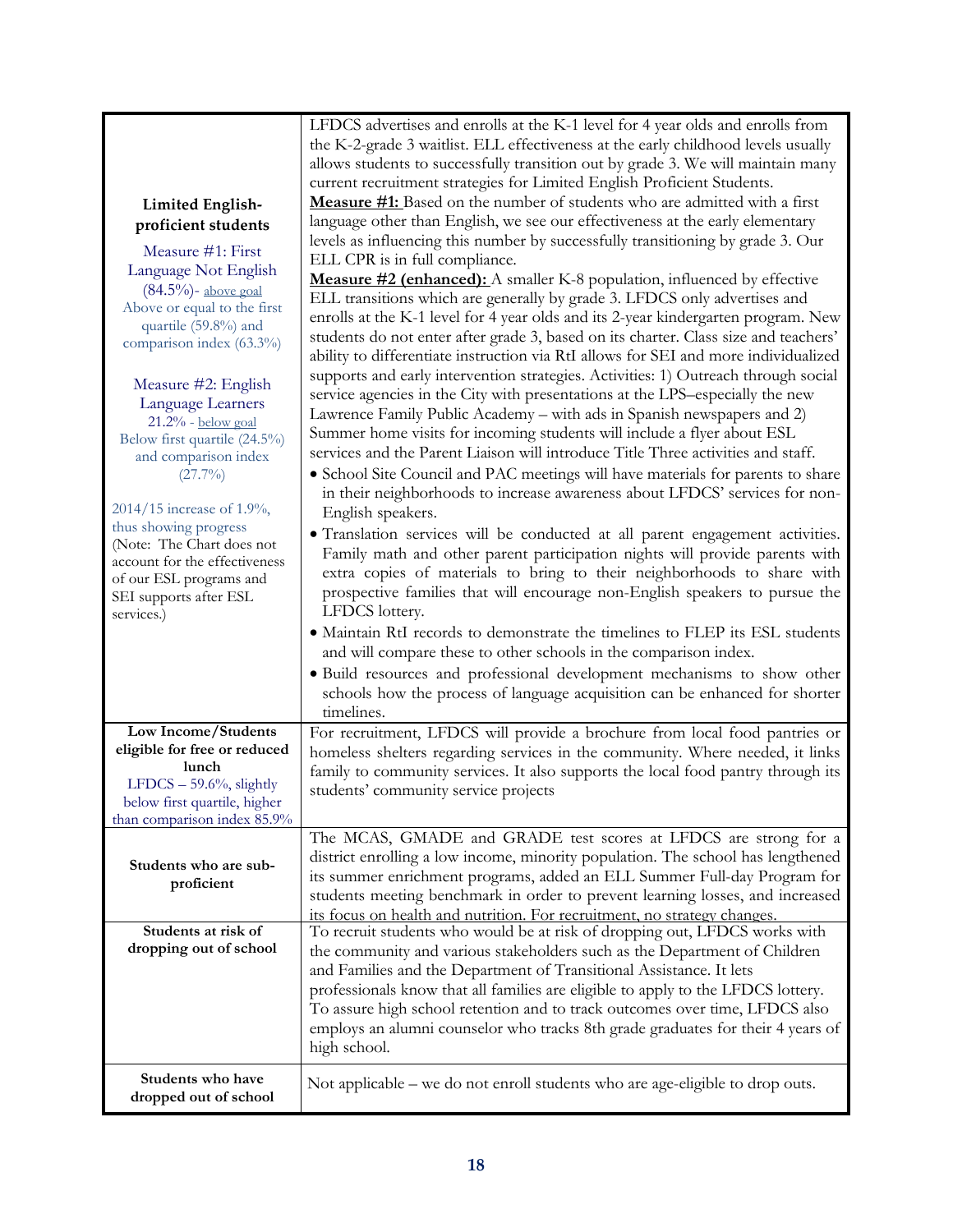**Other subgroups of students who should be targeted to eliminate the achievement gap**

For recruitment, no strategy changes will be made to target demographic. Achievement is strong for a district enrolling a low income, minority population which is comprised of these demographics: First Language not English (84.5%) and Low Income (59.6). LFDCS also works with accommodating homeless students living out of town, including offering scholarships for summer school. Improvements in levels made in 2014-15: SPED: 5.7-6.2%; ELL: 19.3%-21.2%.

#### **RETENTION PLAN - 2015-2016**

#### **Implementation Summary:**

LFDCS established a retention goal in its charter of 95% and for all students in SY'2014-2015 achieved 98.4%. For kindergarten students the levels were: K-1: 98.4% and K-2: 99.4% and for first grade students the level was at 98.8%. According to the "the Chart," grades 3 -7 were at 98% with 100% of the 8th graders transitioning upon graduation to high school. According to "The Chart" LFDCS' work with students with disabilities, support at parent meetings, and the PAC earned LFDCS 100% retention for this population. LFDCS' retention of ELLs, low income and high needs populations during this year was above a level of 98% for all categories.

| <b>Overall Student Retention Goal</b>                                                                                                                                                              |                                                                                                                                                                                                                                                                                                                                                                                                                                                                                                                                                                                                                     |                   |  |
|----------------------------------------------------------------------------------------------------------------------------------------------------------------------------------------------------|---------------------------------------------------------------------------------------------------------------------------------------------------------------------------------------------------------------------------------------------------------------------------------------------------------------------------------------------------------------------------------------------------------------------------------------------------------------------------------------------------------------------------------------------------------------------------------------------------------------------|-------------------|--|
| Annual goal for student retention (percentage):                                                                                                                                                    |                                                                                                                                                                                                                                                                                                                                                                                                                                                                                                                                                                                                                     | 95% or higher     |  |
| <b>Retention Plan-Strategies</b>                                                                                                                                                                   |                                                                                                                                                                                                                                                                                                                                                                                                                                                                                                                                                                                                                     |                   |  |
| Demographic Group                                                                                                                                                                                  |                                                                                                                                                                                                                                                                                                                                                                                                                                                                                                                                                                                                                     | <b>Strategies</b> |  |
| Special education students<br>Attrition rate for SY'2014-15<br>$= 2.4\%$ ; Retention Rate for<br>$SY'2014-15=97.6\%$ . Goal<br>for SY'2015-2016<br>is: 95% or better                               | • K-1 home visits to enhance communication with parents of student support<br>services. Involve parents at Board meetings, events and SPED PAC<br>meetings.<br>• Fully integrate the needs of SPED students in RtI and all programs.<br>· Build professional development through the Massachusetts Charter School<br>Association's Model Special Education Model School Project.<br>• Build SPED capacity through an expanded inventory of assessment options.<br>• Evaluate SPED referrals and needs in a timely way, assure that all SPED<br>staff receives professional development and possesses certification. |                   |  |
| <b>Limited English-proficient</b><br>students<br>Attrition rate for SY'2014-15<br>$= 2.9\%$ ; Retention Rate for<br>$SY'2014 = 97.1\%$ . Goal for<br>SY'2015-16 is: 95% or better                  | • Provide full translation services to parents at meetings, family events and<br>SPED PAC meetings.<br>• Through Spanish-translations, maximize participation of non-English<br>speaking parents with: bilingual website, letters, support services at Quintana<br>Family Center, at parent conferences, and by using Spanish-translated "One<br>Call" messages.<br>Maintain Title Three activities for parents and review quarterly the ELL<br>$\bullet$<br>Coordinated Program Review expectation.                                                                                                                |                   |  |
| Low Income<br>(Students eligible for free<br>or reduced lunch)<br>Attrition rate for SY'2014-15<br>$= 1.6\%$ ; Retention Rate for<br>$SY'2014 = 98.4\%$ . Goal for<br>SY'2015-16 is: 95% or better | • Continue to align activities for access, diversity and equity to the charter and<br>LFDCS mission which is "Strengthening FamiliesBuilding Community."<br>• Use grants (Title One, Title Three, Title IIA and foundation supports) to<br>supplement the core instructional and student support services.<br>• Invite school community to LFDCS' summer Food Fiesta and other special<br>events.                                                                                                                                                                                                                   |                   |  |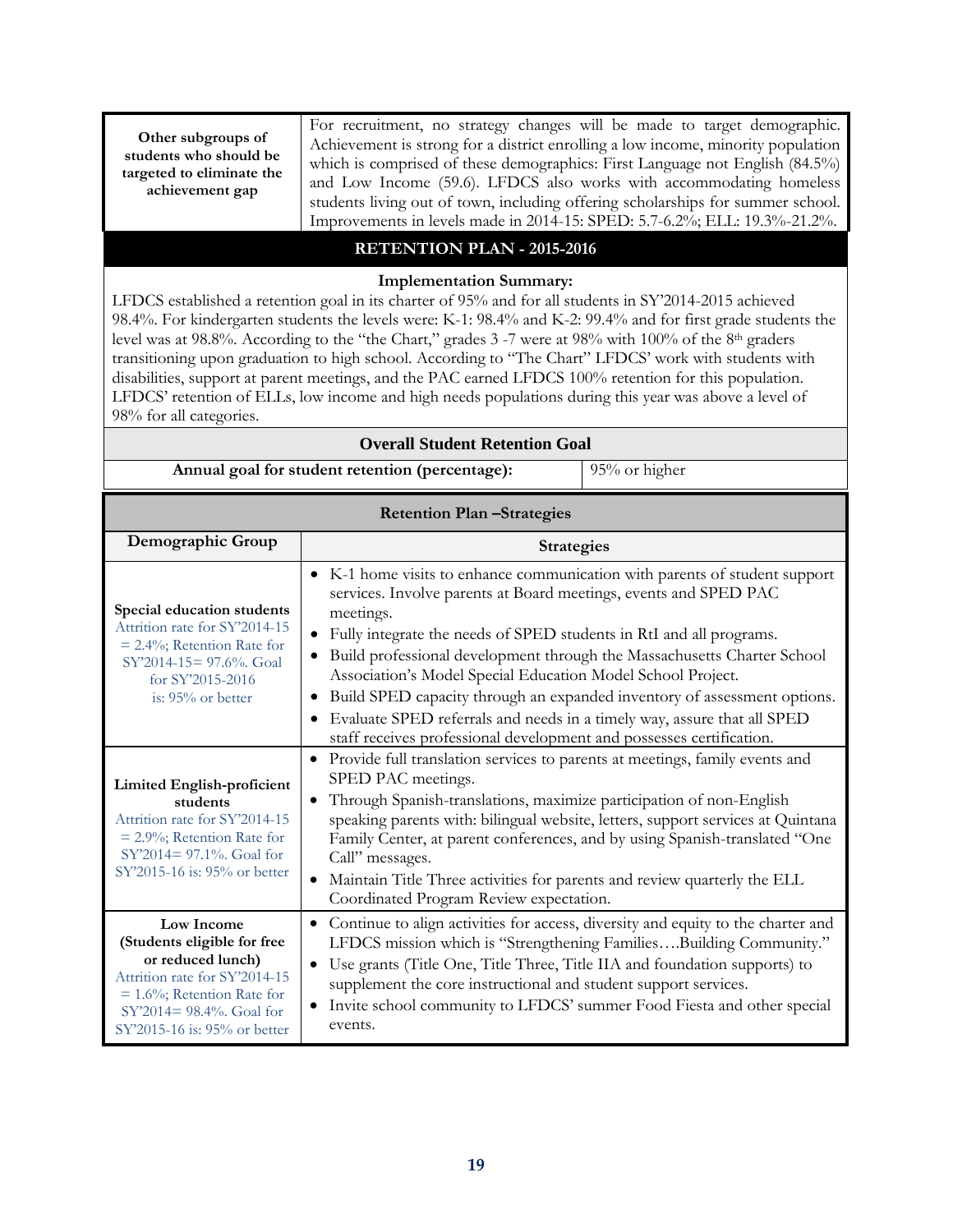| <b>High Needs</b><br>(Students who are sub-<br>proficient)<br>Attrition rate for SY'2014-15<br>$= 1.6\%$ ; Retention Rate for<br>SY'2014= 98.4%. Goal for<br>SY'2015-2016 is: 95%                                                             | • Offer extended day Saturday and Summer Programs for intervention,<br>language development and enrichment.<br>• Host monthly grade-level meetings on the curriculum and interventions.<br>Maintain low student to teacher ratios to allow maximum opportunities for<br>individualized instruction.<br>• Add Professional Development Practices with blended learning to further<br>differentiate instruction and maximize project-based learning.                                                                                                                                                                                                                                                                                                                                                                                                                                                                                                  |
|-----------------------------------------------------------------------------------------------------------------------------------------------------------------------------------------------------------------------------------------------|-----------------------------------------------------------------------------------------------------------------------------------------------------------------------------------------------------------------------------------------------------------------------------------------------------------------------------------------------------------------------------------------------------------------------------------------------------------------------------------------------------------------------------------------------------------------------------------------------------------------------------------------------------------------------------------------------------------------------------------------------------------------------------------------------------------------------------------------------------------------------------------------------------------------------------------------------------|
| Students at risk of<br>dropping out of school                                                                                                                                                                                                 | Through a strong academic program, academic support with high school<br>$\bullet$<br>transitions ("Opening Doors") and in-house and contracted student support<br>services, LFDCS will continue to support the social/emotional needs of all<br>of its students.<br>LFDCS' Parent Liaison, who is its Homeless Liaison, and the School Nurse<br>$\bullet$<br>(both bilingual) provide support to students and families by identifying<br>warning signs for students who may be at risk of dropping out of school<br>when age-eligible.<br>Provide scholarships and transportation for homeless students to summer<br>school and work with parents to provide transportation when parents need<br>to leave their homes in an emergency and work with a neighborhood<br>homeless shelter for student support.<br>Provide remote access and a webcam in the classroom to students who are<br>hospitalized or homebound for an extended period of time. |
| Students who have<br>dropped out of school                                                                                                                                                                                                    | No change; LFDCS is a Kindergarten to grade 8 school.                                                                                                                                                                                                                                                                                                                                                                                                                                                                                                                                                                                                                                                                                                                                                                                                                                                                                               |
| Other subgroups of<br>students who should be<br>targeted to eliminate the<br>achievement gap<br>Numbers for All Students<br>Attrition rate for SY'2014-15<br>$= 1.6\%$ ; Retention Rate for<br>SY'2014= 98.4%. Goal for<br>SY'2015-16 is: 95% | Appropriate strategies are defined through the LFDCS' RtI, SPED and<br>ELL plans and operations; LFDCS is in full compliance in all areas.                                                                                                                                                                                                                                                                                                                                                                                                                                                                                                                                                                                                                                                                                                                                                                                                          |

#### **SCHOOL AND STUDENT DATA**

**<http://profiles.doe.mass.edu/profiles/student.aspx?orgcode=04540205&orgtypecode=6&> Listed below is student demographic and subgroup information from the June, 2015 SIMS report.**

| STUDENT DEMOGRAPHIC AND SUBGROUP INFORMATION |                 |                          |  |
|----------------------------------------------|-----------------|--------------------------|--|
| Race/Ethnicity                               | $#$ of students | % of entire student body |  |
| African-American                             | 5               | $0.7\%$                  |  |
| Asian                                        | $\theta$        | $0.0\%$                  |  |
| Hispanic                                     | 664             | 98.7%                    |  |
| Native American                              | $\left($        | $0.0\%$                  |  |
| White                                        | 4               | $0.6\%$                  |  |
| Native Hawaiian, Pacific Islander            |                 | $0.0\%$                  |  |
| Multi-race, non-Hispanic                     | 0               | $0.0\%$                  |  |
| Special education                            | 45              | $6.7\%$                  |  |
| Limited English proficient                   | 140             | 20.8%                    |  |
| Low income                                   | 624             | $92.7\%$                 |  |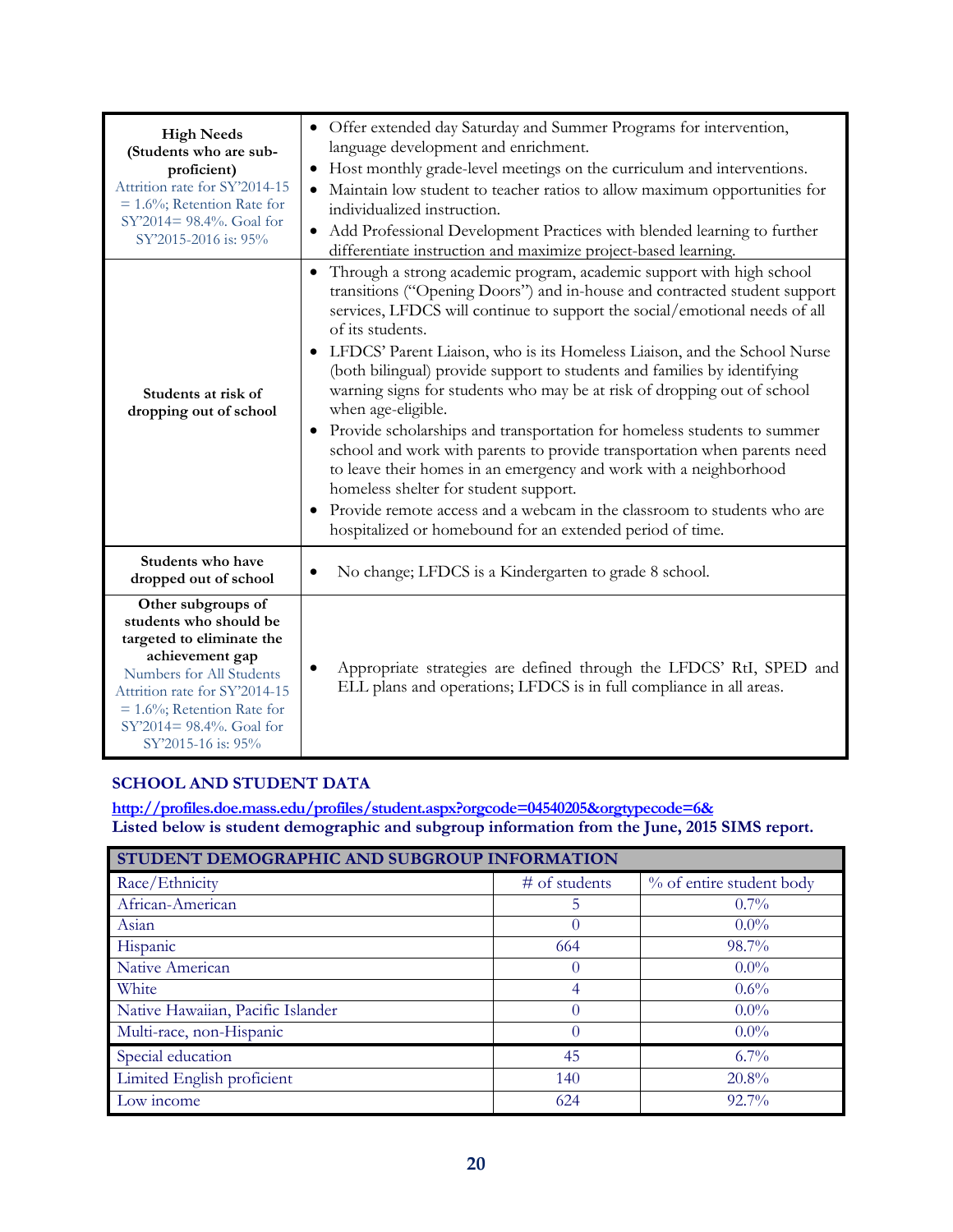| TEACHERS AND STAFF ATTRITION FOR SY'2014-2015 |                                                                                                                            |                         |                            |
|-----------------------------------------------|----------------------------------------------------------------------------------------------------------------------------|-------------------------|----------------------------|
|                                               | Number as of the last<br>Departures at the end<br>Departures during<br>day of SY'2014-2015<br>SY'2014-2015<br>SY'2014-2015 |                         |                            |
| <b>Teachers</b>                               | 55                                                                                                                         | 1 dismissed, 1 resigned | 5 non-renewals, 2 resigned |
| Other Staff                                   | 49                                                                                                                         | 2 dismissed, 5 resigned | 2 non-renewals, 2 resigned |

| <b>ADMINISTRATIVE ROSTER FOR SY'2014-2015</b>                              |                                                                                                      |                      |                                                                                  |
|----------------------------------------------------------------------------|------------------------------------------------------------------------------------------------------|----------------------|----------------------------------------------------------------------------------|
| Name, Title                                                                | <b>Brief Job Description</b>                                                                         | <b>Start</b><br>date | <b>End date</b><br>$(i f \text{ no})$<br>longer<br>employed<br>at the<br>school) |
| Ralph Carrero, Superintendent                                              | Chief Executive Officer - Responsible<br>for implementation of mission, policies &<br>budget         | 8/07                 |                                                                                  |
| Judith Marley, EdD, Asst. Superintendent                                   | Responsible for Administration,<br>Reporting and Compliance; Serve as<br>Superintendent's designee   | 9/14                 |                                                                                  |
| Susan Earabino, EdD, Principal                                             | Head of Educational Program - Hiring,<br>supervision, training and evaluation of<br>staff/curriculum | 7/14                 |                                                                                  |
| Janis Brodeur, Special Education Director                                  | Special Education program: staffing,<br>IEPs, establish procedures, etc.                             | 8/13                 |                                                                                  |
| Jennifer Fanning, Head of Lower School                                     | Building operations, student behavior<br>and discipline, schedules, parent<br>communication          | 8/13                 |                                                                                  |
| Stephanie Cole, Head of Upper School                                       | Building operations, student behavior<br>and discipline, schedules, parent<br>communication          | 7/08                 |                                                                                  |
| Erica Crescenzo, Head of School, Academy<br>for Early Academic Preparation | Building operations, student behavior<br>and discipline, schedules, parent<br>communication          | 7/14                 |                                                                                  |
| Mary C. Kennedy, Food Services Director                                    | Food services                                                                                        | 8/12                 |                                                                                  |
| David Hildt, After-School Coordinator                                      | After-school program                                                                                 | 8/12                 |                                                                                  |
| Stephanie Cross, Science Department Head                                   | Science curriculum and partnerships                                                                  | 8/11                 | 5/15                                                                             |
| Hali Castleman, ELL/RTI Coordinator                                        | ELL/RtI program                                                                                      | 9/13                 |                                                                                  |
| June Kim, Digital Instructor                                               | <b>Blended Learning Program</b>                                                                      | 7/14                 |                                                                                  |

**Please note:** The Director of Finance, Technology Coordinator and Maintenance Supervisor all do work for the charter school but are employed by Lawrence Family Development & Education Fund, Inc.

| <b>BOARD OF TRUSTEES FOR SY'2014-2015</b> |                                           |                                    |                                                                                          |                                                                                                           |
|-------------------------------------------|-------------------------------------------|------------------------------------|------------------------------------------------------------------------------------------|-----------------------------------------------------------------------------------------------------------|
| Name                                      | <b>Position</b><br>on the<br><b>Board</b> | <b>Committee</b><br>affiliation(s) | Area of expertise, and/or<br>additional role at school<br>(parent, staff member<br>etc.) | - Number of<br>terms served;<br>- Length of each<br>term, including<br>date of election<br>and expiration |
| Raquel Bauman                             | President                                 | LFDEF representative               | Retired                                                                                  | $2nd$ term<br>$2/2011 - 8/2017$                                                                           |
| Joan Thompson                             | Vice<br>President                         | <b>LFDEF</b> representative        | Professor, Endicott College                                                              | $1st$ term<br>$9/2013 - 8/2016$                                                                           |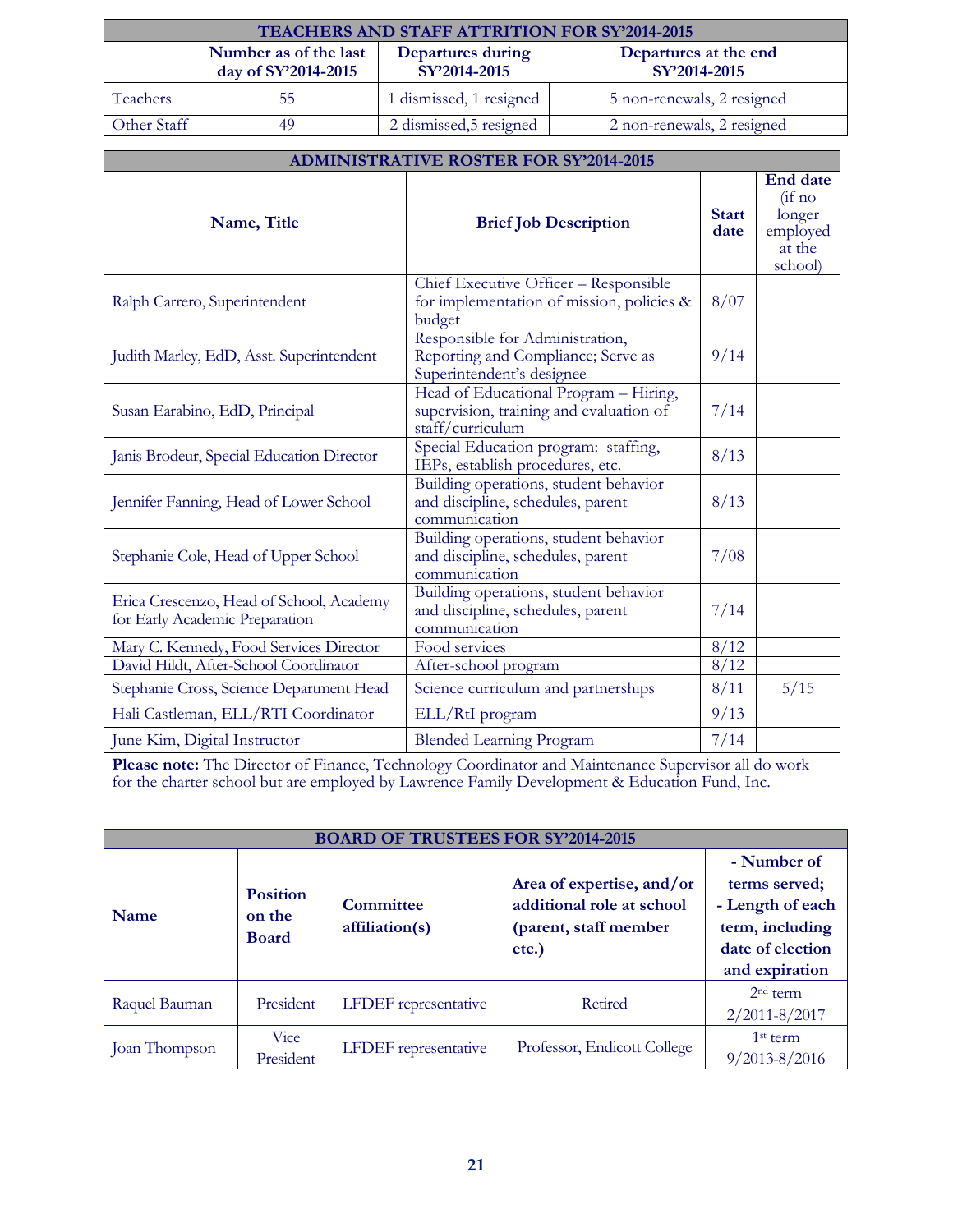| Anne Hemmer        | Treasurer | <b>LFDEF</b> representative | Retired                                                                                 | $2nd$ term<br>$2/2010 - 8/2016$   |
|--------------------|-----------|-----------------------------|-----------------------------------------------------------------------------------------|-----------------------------------|
| Henry Vargas       | Clerk     | Parent representative       | Paraprofessional, St. Anne's<br>School, Methuen, MA                                     | $2nd$ term<br>$10/09 - 8/2015$    |
| Rafael Abislaiman  | Member    | <b>LFDEF</b> representative | <b>Executive Director,</b><br>Merrimack Valley WIB                                      | $1st$ term<br>9/2014-8/2017       |
| Rita Almanzar      | Member    | Parent representative       | <b>Tech Assistant</b><br><b>Lowell General Hospital</b>                                 | $1st$ term<br>$9/2013 - 8/2016$   |
| Ana Medina         | Member    | <b>LFDEF</b> Representative | Discipline Coordinator<br><b>Greater Lawrence Vocational</b><br><b>High School</b>      | $1st$ term<br>$9/2014 - 8/2017$   |
| Ilonka Mora        | Member    | Parent representative       | <b>Quality Control Clerk</b><br>The Gem Group                                           | $2nd$ term<br>$12/2010 - 8/2016$  |
| Yokasta Perez      | Member    | Parent representative       | <b>HIM Scanner Lead Clerk</b><br><b>Greater Lawrence Family</b><br><b>Health Center</b> | $1st$ term<br>$9/2013 - 8 - 2016$ |
| Miguelito Saldaña  | Member    | Parent representative       | <b>Small Business Owner</b>                                                             | $1st$ term<br>$9/2012 - 8/2015$   |
| <b>Beilis</b> Soto | Member    | Parent representative       | <b>Site Services Supervisor</b><br><b>Cummings Properties</b>                           | $1st$ term<br>$9/2013 - 8/2016$   |
| Greg Spurr         | Member    | <b>LFDEF</b> Representative | Senior Lender<br>Middle Market Lending<br>TD Bank N.A                                   | $1st$ term<br>$9/2014 - 8/2017$   |

#### **Additional Required Information Key Leadership Changes**

| <b>Position</b>                                       | Name                |
|-------------------------------------------------------|---------------------|
| Board of Trustees Chairperson                         | Raquel Bauman, EdD  |
| Charter School Leader                                 | N/A                 |
| Assistant Charter School Leader                       | Judith Marley, EdD  |
| Principal                                             | Susan Earabino, EdD |
| Head of School Academy for Early Academic Preparation | Erica Crescenzo     |
| Jennifer Fanning                                      | N/A                 |
| Stephanie Cole                                        | N/A                 |
| Special Education Director                            | N/A                 |
| <b>MCAS</b> Test Coordinator                          | Susan Earabino, EdD |
| SIMS Coordinator                                      | N/A                 |
| English Language Coordinator                          | Susan Earabino, EdD |

#### **Enrollment**

| Action                       | Date(s)           |
|------------------------------|-------------------|
| Student Application Deadline | February 26, 2016 |
| _otterv                      | March 9, 2016     |

#### **Complaints**

There were no complaints during SY'2014-2015.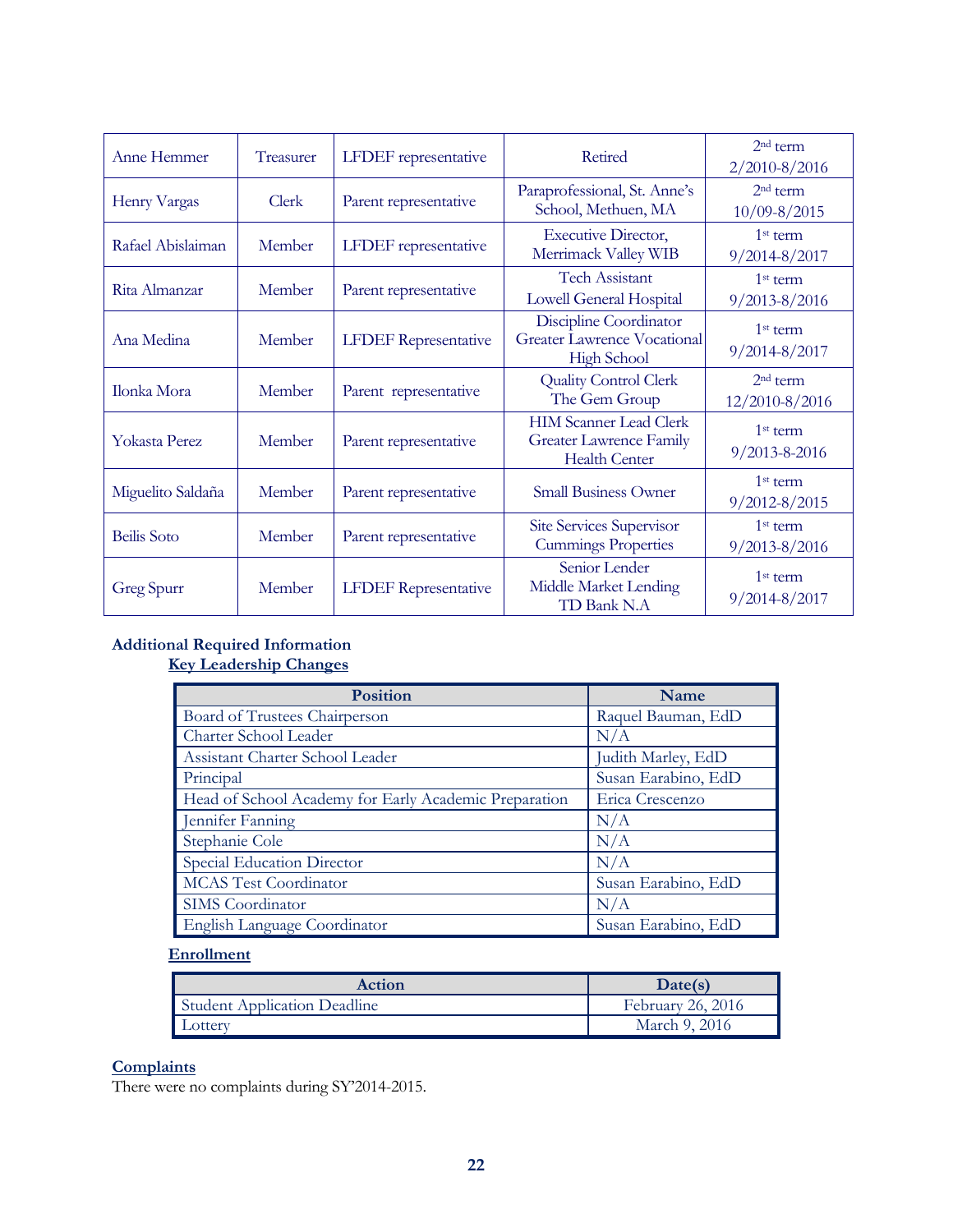#### **Attachments (Optional)**

#### **I. FAITHFULNESS TO CHARTER - OBJECTIVE 1, MEASURE 2**

| K-1 DIBELS            | $\Delta$ NF<br>$Goal = 28$ Letters a Minute | <b>FSF</b><br>$Goal = 30$ First Sounds a Minute |
|-----------------------|---------------------------------------------|-------------------------------------------------|
| Spring Benchmark 2015 | $95\%$                                      | $91\%$                                          |

#### **II. ACADEMIC PROGRAM SUCCESS - OBJECTIVE 1, MEASURE 1**

| $GOAL = ANNUAL$ CPI GAIN OF 1.5 |            |        |            |         |
|---------------------------------|------------|--------|------------|---------|
| Year 1                          | <b>CPI</b> | Year 2 | <b>CPI</b> | Gain    |
| 2010                            | 81.3       | 2011   | 83.5       | $+2.2$  |
| 2011                            | 83.5       | 2012   | 89.9       | $+6.4$  |
| 2012                            | 89.9       | 2013   | 89.2       | $-.7$   |
| 2013                            | 89.2       | 2014   | 91.03      | $+1.83$ |
| 2014                            | 91.03      | 2015   |            |         |

#### **ELA MCAS Performance**

#### **II. ACADEMIC PROGRAM SUCCESS - OBJECTIVE 1, MEASURE 2**

#### **Math MCAS Performance**  $GOM = AMMUM GPL CMPLOF 1.5$

| <b>Year 1</b> | <b>CPI</b> | <b>Year 2</b> | <b>CPI</b> | Gain   |
|---------------|------------|---------------|------------|--------|
| 2010          | 79.1       | 2011          | 82.7       | $+3.6$ |
| 2011          | 82.7       | 2012          | 86.6       | $+3.9$ |
| 2012          | 86.6       | 2013          | 86.6       |        |
| 2013          | 86.6       | 2014          | 87.4       | $+.8$  |
| 2014          | 87.4       | 2015          |            |        |

#### **II. ACADEMIC PROGRAM SUCCESS - OBJECTIVE 2, MEASURE 1**

| <b>ELA MCAS Student Growth</b><br><b>GOAL: SGP OF 40 OR HIGHER</b> |      |  |
|--------------------------------------------------------------------|------|--|
| <b>Actual SGP</b><br><b>Goal Year</b>                              |      |  |
| 2011                                                               | 54.0 |  |
| 2012                                                               | 75.0 |  |
| 2013                                                               | 61.0 |  |
| 2014                                                               | 68.0 |  |
| 2015                                                               |      |  |

#### **II. ACADEMIC PROGRAM SUCCESS - OBJECTIVE 2, MEASURE 2**

#### **MATH MCAS STUDENT GROWTH GOAL: SGP OF 40 OR HIGHER**

| <b>Goal Year</b> | <b>Actual SGP</b> |
|------------------|-------------------|
| 2011             | 66.0              |
| 2012             | 72.0              |
| 2013             | 56.0              |
| 2014             | 54.0              |
| 2015             |                   |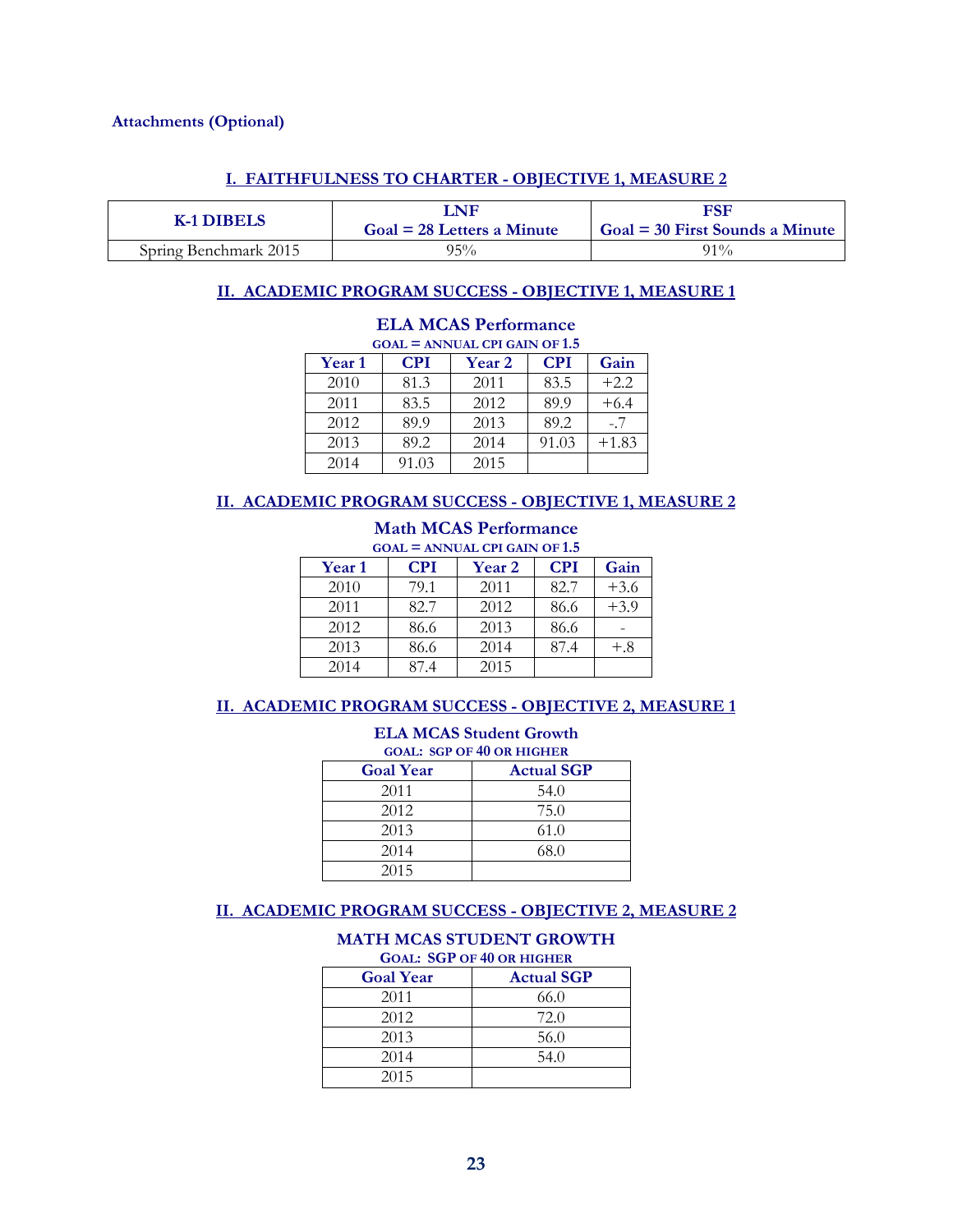#### **II. ACADEMIC PROGRAM SUCCESS - OBJECTIVE 3, MEASURE 1**

| Year | Grade | <b>Benchmark</b> | <b>Score</b> | Grade | <b>Benchmark</b> | <b>Score</b> | Grade | <b>Benchmark</b> | <b>Score</b> |
|------|-------|------------------|--------------|-------|------------------|--------------|-------|------------------|--------------|
| 2011 | $K-2$ | NWF              | 100%         |       | <b>DORF</b>      | 96%          |       | <b>DORF</b>      | 85%          |
| 2012 | K-2   | NWF              | $97\%$       |       | <b>DORF</b>      | 93%          |       | <b>DORF</b>      | 86%          |
| 2013 | $K-2$ | NWF              | 94%          |       | <b>DORF</b>      | $77\%$       |       | <b>DORF</b>      | 88%          |
| 2014 | K-2   | NWF              | 92%          |       | <b>DORF</b>      | 83%          |       | <b>DORF</b>      | 82%          |
| 2015 | K-2   | NWF              | $92\%$       |       | DORF             | 90%          |       | <b>DORF</b>      | 81%          |

#### **EXTERNAL ASSESSMENT/DIBELS SPRING BENCHMARK K-2-GRADE 2 ANNUAL GOAL: 85%**

### **II. ACADEMIC PROGRAM SUCCESS - OBJECTIVE 3, MEASURE 2**

#### **GRADE ELA Spring 2013 Mean Stanine GOAL = STANINE 5/6 BY 2015**

|      | <b>Grade Levels</b> |                |         |  |  |  |  |  |
|------|---------------------|----------------|---------|--|--|--|--|--|
| Year | $K-2$               | <b>Grade 1</b> | Grade 2 |  |  |  |  |  |
| 2011 |                     |                |         |  |  |  |  |  |
| 2012 |                     |                |         |  |  |  |  |  |
| 2013 |                     |                |         |  |  |  |  |  |
| 2014 |                     |                |         |  |  |  |  |  |
| 2015 |                     |                |         |  |  |  |  |  |

#### **II. ACADEMIC PROGRAM SUCCESS - OBJECTIVE 3, MEASURE 3**

#### **GMADE Math Spring 2013 Mean Stanine GOAL = STANINE 5/6 BY 2015**

|      | <b>Grade Levels</b> |         |         |  |  |  |  |
|------|---------------------|---------|---------|--|--|--|--|
| Year | $K-2$               | Grade 1 | Grade 2 |  |  |  |  |
| 2011 |                     |         |         |  |  |  |  |
| 2012 |                     |         |         |  |  |  |  |
| 2013 |                     |         |         |  |  |  |  |
| 2014 |                     |         |         |  |  |  |  |
| 2015 |                     |         |         |  |  |  |  |

#### **II. ACADEMIC PROGRAM SUCCESS - OBJECTIVE 4, MEASURE 1**

#### **Internal Assessments of Student Achievement L-FAST Benchmark CPI**

**GOAL = 80% PROFICIENCY**

|      |         |                | ELA     |         | Math           |         |         |         |
|------|---------|----------------|---------|---------|----------------|---------|---------|---------|
| Year | Grade 3 | <b>Grade 4</b> | Grade 5 | Grade 6 | <b>Grade 3</b> | Grade 4 | Grade 5 | Grade 6 |
| 2011 | 79.2    | 87             | 81.4    | 84.21   | 84.18          | 80.74   | 87.9    | 77.0    |
| 2012 | 89.47   | 93.86          | 90.18   | 94.15   | 83.22          | 92.33   | 80.33   | 90.31   |
| 2013 | 84.7    | 95.61          | 86.1    | 93.56   | 96.07          | 91.02   | 94.8    | 102.32  |
| 2014 | 96      | 96             | 94      | 100     | 108            | 88      | 86      | 93.8    |
| 2015 | 84.3    | 91.3           | 76.6    | 90.7    | 82.6           | 89.7    | 72.4    | 86.8    |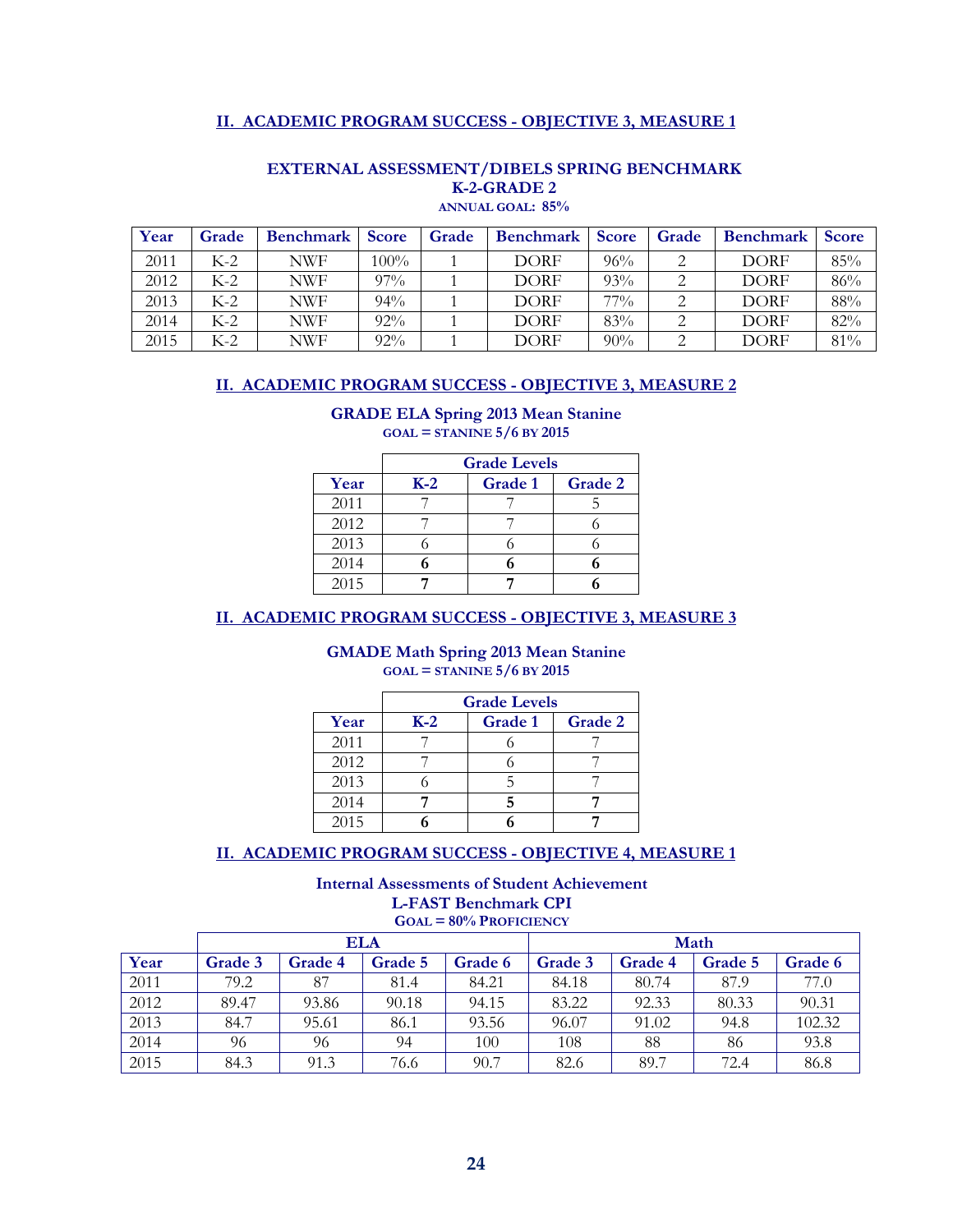|         | <b>GRADE - Accountability Goal: 50%</b>                                                                                       |                          |                          |  |  |  |  |
|---------|-------------------------------------------------------------------------------------------------------------------------------|--------------------------|--------------------------|--|--|--|--|
|         | # of Students Below Benchmark                                                                                                 | # of Students            | % of Students            |  |  |  |  |
| Grade   | (36 NPR and lower)                                                                                                            | Making 13 NPR* gain      | Making 13 NPR* gain      |  |  |  |  |
| Level   | <b>Fall 2014</b>                                                                                                              | Fall 2014 to Spring 2015 | Fall 2014 to Spring 2015 |  |  |  |  |
| $K-2$   |                                                                                                                               | 84                       | 97%                      |  |  |  |  |
| Grade 1 |                                                                                                                               | 67                       | 82%                      |  |  |  |  |
| Grade 2 | 15                                                                                                                            | 48                       | 61%                      |  |  |  |  |
| Grade 3 |                                                                                                                               | 46                       | 75%                      |  |  |  |  |
| Grade 4 |                                                                                                                               | 22                       | 40%                      |  |  |  |  |
| Grade 5 | 5                                                                                                                             | 55                       | 94%                      |  |  |  |  |
| Grade 6 |                                                                                                                               | 34                       | 60%                      |  |  |  |  |
| Grade 7 |                                                                                                                               | 31                       | $50\%$                   |  |  |  |  |
| Grade 8 | 8                                                                                                                             | 43                       | 75%                      |  |  |  |  |
|         | *rule of thumb every 13 NPR is equivalent to one grade level as outlined by Kennewick School's Annual Growth, Catch up Growth |                          |                          |  |  |  |  |

#### **II. ACADEMIC PROGRAM SUCCESS - OBJECTIVE 6, MEASURE 1**

*\*rule of thumb every 13 NPR is equivalent to one grade level as outlined by Kennewick School's Annual Growth, Catch up Growth*

#### **II. ACADEMIC PROGRAM SUCCESS - OBJECTIVE 6, MEASURE 2**

#### **GMADE - Accountability Goal: 50% of below benchmark make 13 NPR gain**

|         | # of Students Below Benchmark                                                                                                                                   | # of Students            | % of Students            |  |
|---------|-----------------------------------------------------------------------------------------------------------------------------------------------------------------|--------------------------|--------------------------|--|
| Grade   | (36 NPR and lower)                                                                                                                                              | Making 13 NPR* gain      | Making 13 NPR* gain      |  |
| Level   | <b>Fall 2014</b>                                                                                                                                                | Fall 2014 to Spring 2015 | Fall 2014 to Spring 2015 |  |
| $K-2$   |                                                                                                                                                                 | 69                       | 79%                      |  |
| Grade 1 |                                                                                                                                                                 | 72                       | 88%                      |  |
| Grade 2 | 12                                                                                                                                                              | 68                       | 86%                      |  |
| Grade 3 |                                                                                                                                                                 | 53                       | 87%                      |  |
| Grade 4 |                                                                                                                                                                 | 53                       | 95%                      |  |
| Grade 5 | $\Omega$                                                                                                                                                        | 48                       | 81%                      |  |
| Grade 6 |                                                                                                                                                                 | 34                       | 60%                      |  |
| Grade 7 | $\mathcal{D}_{\mathcal{A}}^{\mathcal{A}}(\mathcal{A})=\mathcal{D}_{\mathcal{A}}^{\mathcal{A}}(\mathcal{A})\mathcal{D}_{\mathcal{A}}^{\mathcal{A}}(\mathcal{A})$ | 41                       | 67%                      |  |
| Grade 8 | 11                                                                                                                                                              | 21                       | $36\%**$                 |  |
|         | *rule of thumb every 13 NPR is equivalent to one grade level as outlined by Kennewick School's Annual Growth, Catch up Growth                                   |                          |                          |  |

*\*\*low # of total students influenced the statistics*

#### **II. ACADEMIC PROGRAM SUCCESS - OBJECTIVE 6, MEASURES 3 & 4 ELA/GRADE MATH/GMADE**

| Year | <b>Spring Goal</b> | <b>GRADE Achieved</b> | Year | <b>Spring Goal</b> | <b>GMADE Achieved</b> |
|------|--------------------|-----------------------|------|--------------------|-----------------------|
| 2011 | 90%                | 88%                   | 2011 | 90%                | $94\%$                |
| 2012 | 90%                | 89%                   | 2012 | 90%                | 96%                   |
| 2013 | 90%                | 100%                  | 2013 | 90%                | 88%                   |
| 2014 | 90%                | 90%                   | 2014 | 90%                | 90%                   |
| 2015 | 90%                | 87%                   | 2015 | 90%                | 81%                   |

#### **III. ORGANIZATIONAL VIABILITY – OBJECTIVE 2, MEASURE 1**

| Year      | <b>Attendance Goal</b> | <b>Actual Student Attendance</b> |
|-----------|------------------------|----------------------------------|
| 2010-2011 | $95\%$                 | 97.8%                            |
| 2011-2012 | 95%                    | 98.07%                           |
| 2012-2013 | $95\%$                 | 97.89%                           |
| 2013-2014 | $95\%$                 | $97.72\%$                        |
| 2014-2015 | $95\%$                 | 97.68%                           |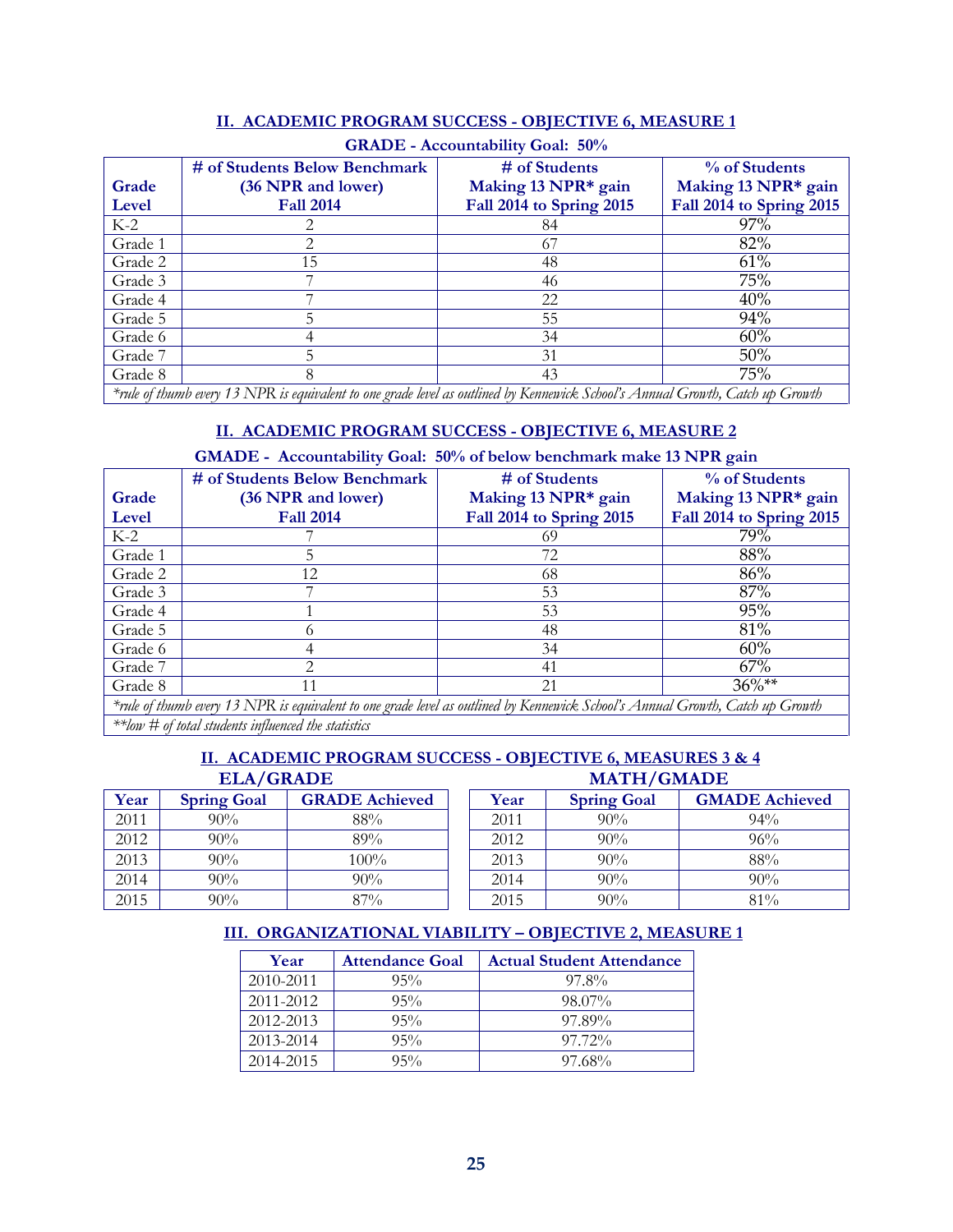| # STUDENTS              | <b>GRADE</b> | <b>GROUPS</b>    | PROF+      | <b>ADVANCED</b> | <b>PROFICIENT</b> | <b>NEEDS</b><br><b>IMPROVEMENT</b> | <b>WARNING</b> |
|-------------------------|--------------|------------------|------------|-----------------|-------------------|------------------------------------|----------------|
| 57                      |              | <b>LFDCS</b>     | 72%        | 16%             | 56%               | 21%                                | $7\%$          |
|                         | 3            | <b>STATE-ALL</b> | 57%        | 12%             | 46%               | 33%                                | 10%            |
|                         |              | STATE-HISPANIC   | 34%        | $4\%$           | 30%               | 45%                                | 21%            |
|                         |              | <b>LFDCS</b>     | 63%        | 17%             | 46%               | $6\%$                              | $2\%$          |
| 59                      | 4            | STATE-ALL        | 54%        | 13%             | 41%               | 33%                                | 13%            |
|                         |              | STATE-HISPANIC   | 29%        | 5               | 26                | 42                                 | 27             |
|                         |              | <b>LFDCS</b>     | 68%        | <b>13%</b>      | 55%               | 23%                                | $8\%$          |
| 59                      | 5            | STATE-ALL        | 55%        | 18%             | 46%               | 26%                                | 10%            |
|                         |              | STATE-HISPANIC   | 40%        | 6               | 34                | 39                                 | 21             |
|                         | 6            | <b>LFDCS</b>     | 79%        | 24%             | 55%               | 19%                                | $2\%$          |
| 61                      |              | STATE-ALL        | 68%        | 16%             | 52%               | 23%                                | 9%             |
|                         |              | STATE-HISPANIC   | 45%        | 6               | 39                | 36                                 | 20             |
|                         |              | <b>LFDCS</b>     | 90%        | 24%             | 66%               | $7\%$                              | $3\%$          |
| 57                      | 7            | <b>STATE-ALL</b> | 72%        | 11%             | 61%               | 21%                                | 7%             |
|                         |              | STATE-HISPANIC   | 49%        | 3               | 46                | 34                                 | 16             |
|                         |              | <b>LFDCS</b>     | 88%        | $6\%$           | 82%               | 12%                                | $0\%$          |
| 49                      | 8            | STATE-ALL        | 79%        | 14%             | 65%               | 14%                                | 8%             |
|                         |              | STATE-HISPANIC   | 58%        | $\overline{4}$  | 54                | 24                                 | 17             |
| <b>LFDCS All Grades</b> |              |                  | <b>76%</b> | 17%             | 59%               | 20%                                | $4\%$          |

#### **2014 ELA MCAS COMPARISONS**

#### **2014 MATH MCAS COMPARISONS**

| # STUDENTS              | <b>GRADE</b> | <b>GROUPS</b>  | PROF+      | <b>ADVANCED</b> | <b>PROFICIENT</b> | <b>NEEDS</b><br><b>IMPROVEMENT</b> | <b>WARNING</b> |
|-------------------------|--------------|----------------|------------|-----------------|-------------------|------------------------------------|----------------|
| 57                      |              | <b>LFDCS</b>   | <b>93%</b> | 58%             | 56%               | $7\%$                              | $0\%$          |
|                         | 3            | STATE-ALL      | 68%        | 31%             | 38%               | 21%                                | 11%            |
|                         |              | STATE-HISPANIC | 41%        | 16              | 34                | 30                                 | 20             |
|                         |              | <b>LFDCS</b>   | 59%        | 29%             | 31%               | 41%                                | $0\%$          |
| 59                      | 4            | STATE-ALL      | 52%        | 20%             | 32%               | 36%                                | 12%            |
|                         |              | STATE-HISPANIC | 33%        | 9               | 24                | 45                                 | 22             |
|                         |              | <b>LFDCS</b>   | 55%        | 27%             | 28%               | 38%                                | $7\%$          |
| 59                      | 5            | STATE-ALL      | 61%        | 30%             | 30%               | 25%                                | 15%            |
|                         |              | STATE-HISPANIC | 28%        | 7               | 21                | 45                                 | 28             |
|                         | 6            | <b>LFDCS</b>   | 71%        | 29%             | 42%               | 26%                                | $3\%$          |
| 61                      |              | STATE-ALL      | 60%        | 29%             | 31%               | 25%                                | 15%            |
|                         |              | STATE-HISPANIC | 39%        | 13              | 24                | 34                                 | 29             |
|                         | 7            | <b>LFDCS</b>   | 61%        | 27%             | 34%               | 29%                                | 10%            |
| 57                      |              | STATE-ALL      | 50%        | 17%             | 33%               | 26%                                | 24%            |
|                         |              | STATE-HISPANIC | 26%        | 6               | 20                | 28                                 | 46             |
|                         |              | <b>LFDCS</b>   | 69%        | 16%             | 53%               | 29%                                | $2\%$          |
| 49                      | 8            | STATE-ALL      | 52%        | 19%             | 33%               | 29%                                | 19%            |
|                         |              | STATE-HISPANIC | 79%        | 7               | 22                | 33                                 | 38             |
| <b>LFDCS All Grades</b> |              |                | 68%        | 31%             | 37%               | <b>28%</b>                         | 4%             |